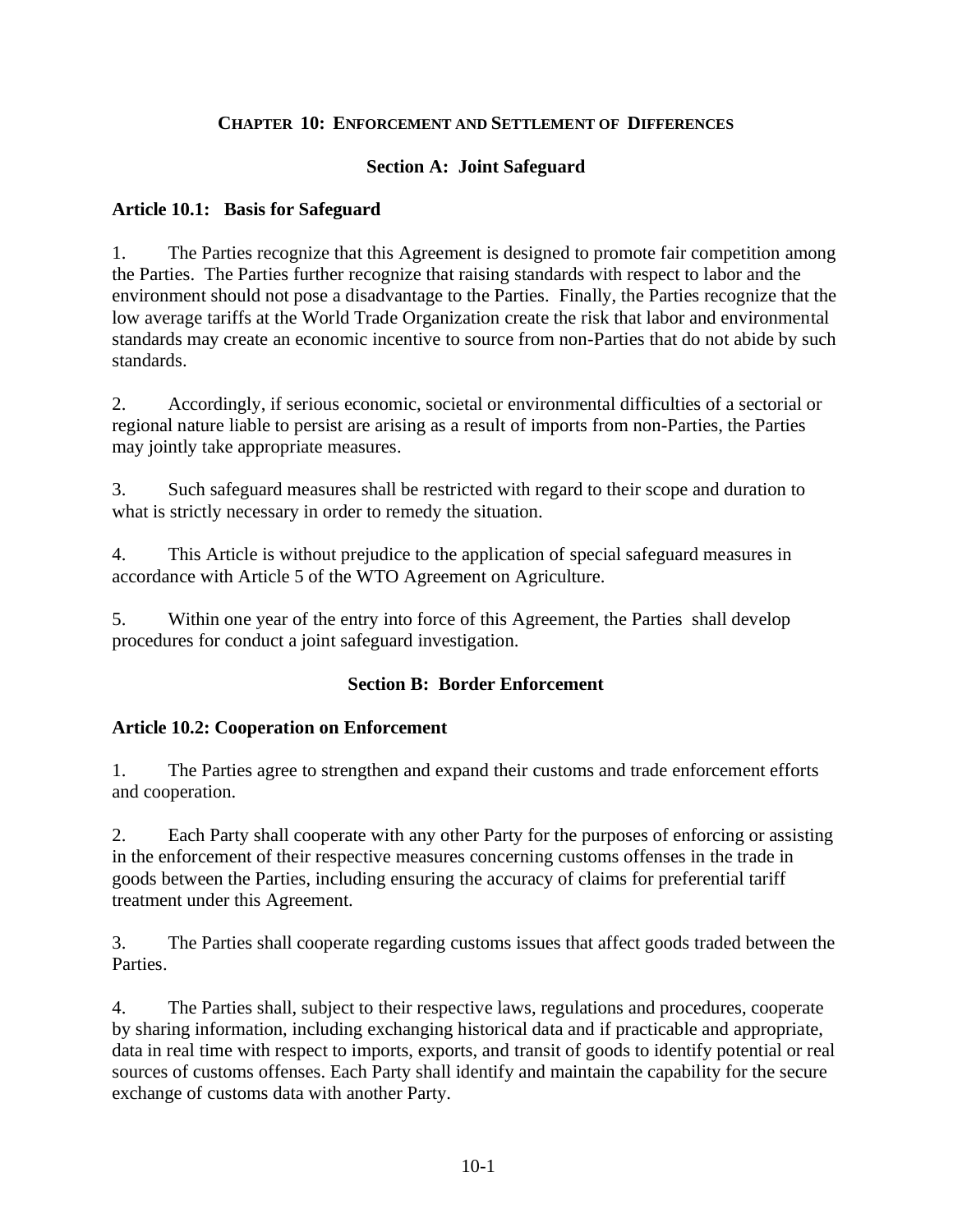5. Each Party shall, whenever practicable, and subject to its laws and regulations, provide another Party with information that has come to its attention that it believes would assist the receiving Party in detecting, preventing, or addressing potential or real customs offenses in particular those related to unlawful activities, including duty evasion, smuggling, and similar infractions. Such information may include specific data on any person suspected to be involved in unlawful activity, the mode of transportation, other relevant information, and the results of enforcement actions, application of penalties, or unusual trade patterns, both collected directly by the providing Party and received from other sources.

6. The Parties shall cooperate by developing customs enforcement initiatives, which may include the creation of task forces, joint or coordinated data analysis, and identification of special monitoring measures and other actions, to prevent, deter, and address customs offenses, particularly with respect to priorities of mutual concern.

# **Article 10.3: Exchange of Specific Confidential Information**

1. For the purposes of enforcing or assisting in the enforcement of its respective measures concerning customs offenses, a Party may request that another Party provide specific confidential information that is normally collected in connection with the importation, exportation, or transit of a good if the requesting Party has relevant facts indicating that a customs offense is occurring or is likely to occur.

2. A request under paragraph 1 shall be made in writing, electronically, or through another means that allows for the acknowledgement of receipt, and shall include a brief statement of the matter at issue, the information requested, the relevant facts indicating that a customs offense is occurring or is likely to occur, and sufficient information for the Party that receives a request to respond in accordance with its laws and regulations.

3. The Party that receives a request under paragraph 1 shall provide to the requesting Party a written response containing the requested information held by the Party as soon as practicable.

4. A Party may provide information under this Article in paper or electronic format.

5. In order to facilitate the rapid and secure exchange of information, each Party shall designate or maintain a contact point for cooperation.

# **Article 10.4: Customs Compliance Verification Requests**

1. A Party may request another Party to conduct a verification in that Party's territory to assist the requesting Party to determine whether a customs offense is occurring or has occurred by obtaining information, including documents, from an exporter or producer. The requesting Party shall make the request in writing. The requested Party shall respond to the request promptly and in no case later than 30 days after the date it receives the request, and such response shall include whether that Party will conduct the verification. If the Party does not intend to conduct the verification, the Party shall indicate in the response the basis for refusal. If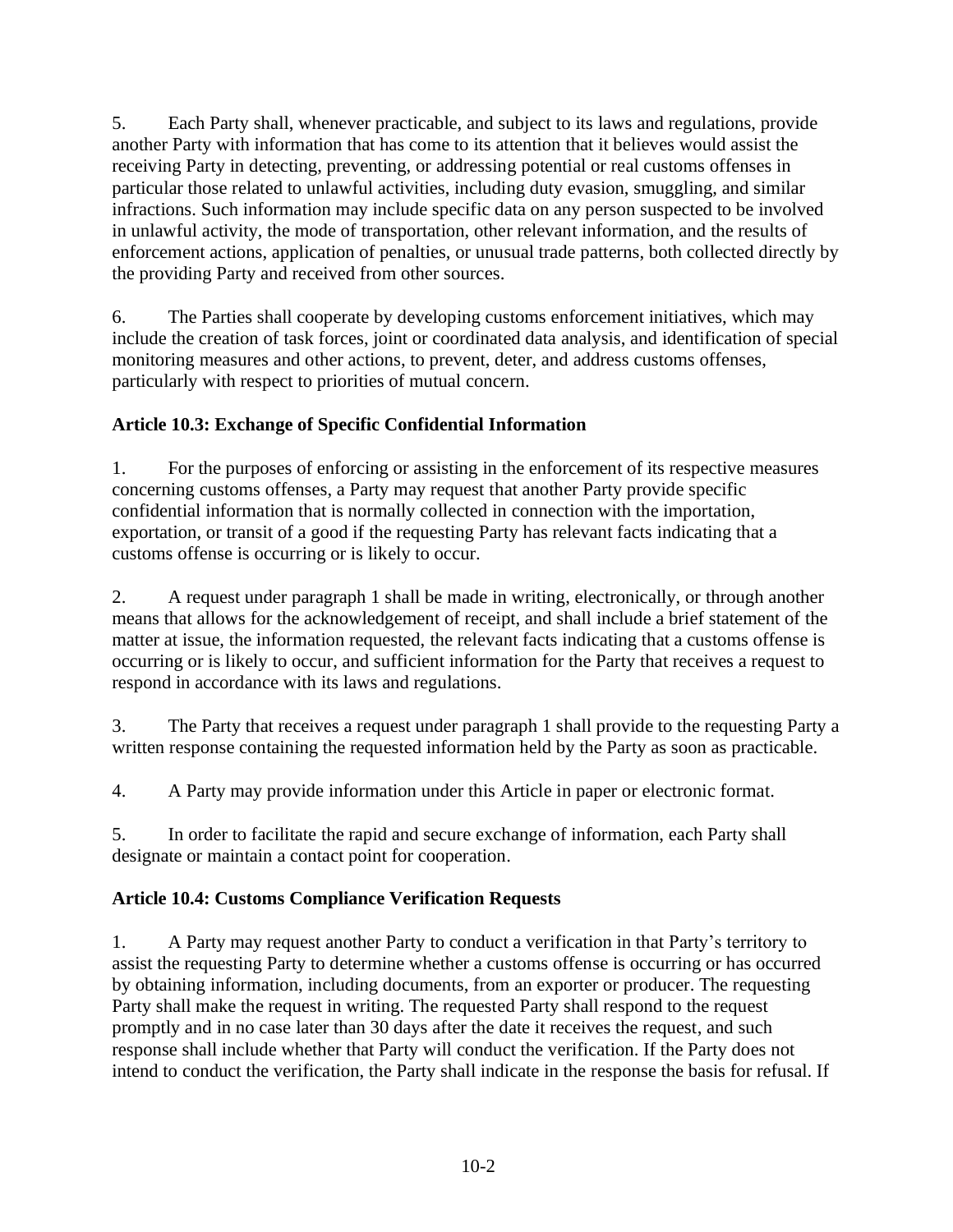the requesting Party agrees to conduct the verification, that Party shall so indicate in the response, including the intended timing and other relevant details.

2. If the requested Party conducts a verification under paragraph 1, it shall provide the requesting Party promptly upon completing the verification a report containing the relevant information including data and documents, obtained during its verification.

3. In the case of a site visit by the requested Party, the requesting Party may, through officials it designates and subject to the consent of a legally responsible person for the location visited, accompany the requested Party. The designated officials of the requesting Party shall fulfill the conditions and procedures mutually agreed between the relevant Parties for the visit.

# **Article 10.5: Confidentiality between Parties**

1. If a Party provides information to another Party in accordance with this Section and designates the information as confidential or is confidential under the receiving Party's law, the receiving Party shall keep the information confidential in accordance with its law.

2. A Party may decline to provide information requested by another Party if that Party has failed to act in accordance with paragraph 1.

3. For the purposes of paragraph 1, relevant facts indicating that a customs offense is occurring or is likely to occur means historical evidence of non-compliance with laws or regulations, or other information that the requesting Party and the Party from which the information is requested agree is sufficient in the context of a particular request.

3. A Party may use or disclose confidential information received from another Party under this Section but only for the purposes of administration or enforcement of its customs laws or as otherwise provided under the Party's law, including in an administrative, quasi-judicial, or judicial proceeding.

# **Article 10.6: Confidentiality of Trader Information**

1. Each Party's customs administration shall apply measures governing the collection, protection, use, disclosure, retention, correction, and disposal of information that it collects from traders.

2. Each Party's customs administration shall protect, in accordance with its law, confidential information from use or disclosure that could prejudice the competitive position of the trader to whom the confidential information relates.

3. Notwithstanding paragraph 2, a Party may use or disclose confidential information but only for the purposes of administration or enforcement of its customs laws or as otherwise provided under the Party's law, including in an administrative, quasi-judicial, or judicial proceeding.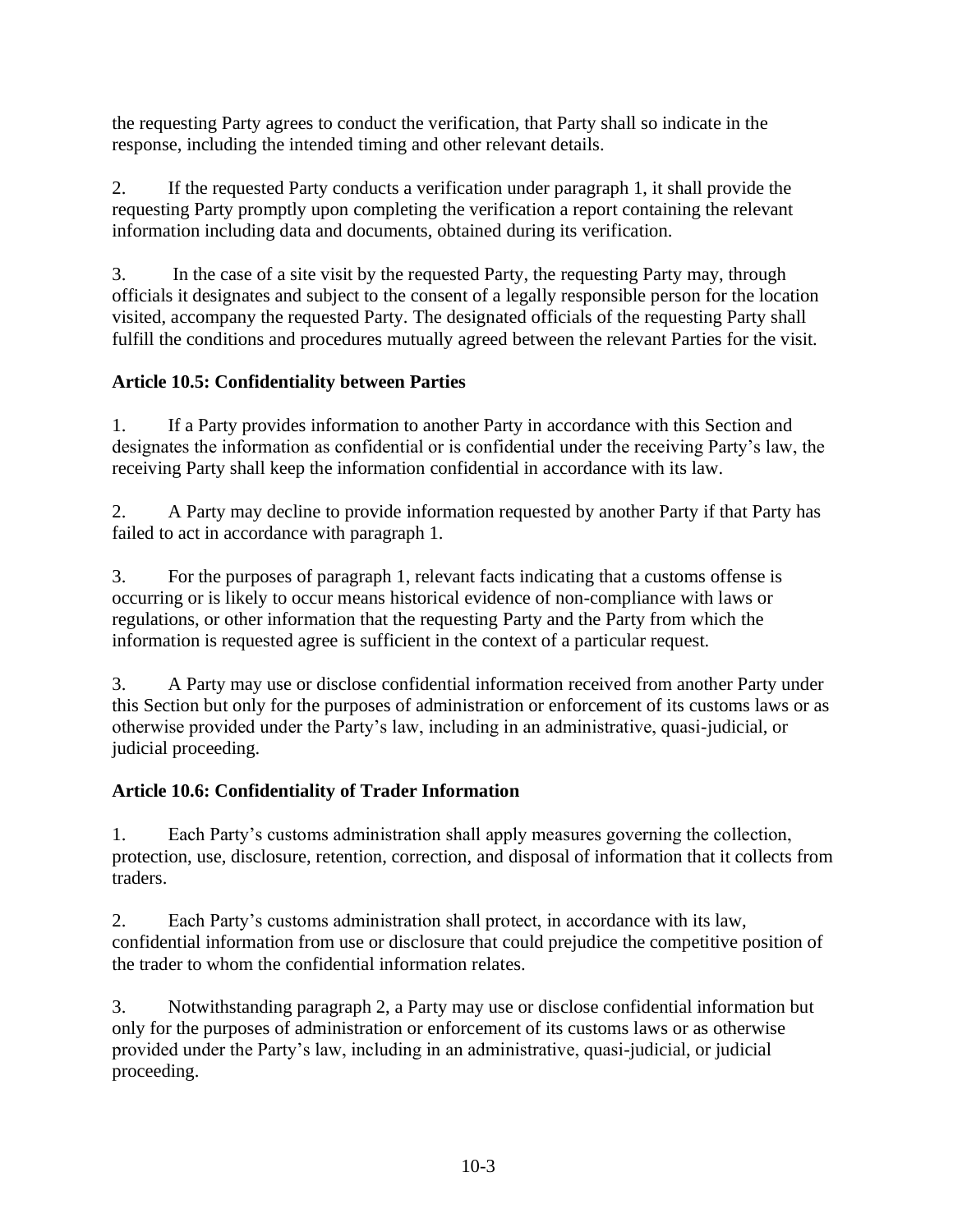4. If confidential information is used or disclosed other than in accordance with this Article, the Party shall address the incident, in accordance with its laws, regulations, or procedures, and strive to prevent a recurrence.

# **Section C: General Verification of Origin Claims**

#### **Article 10.7: Verification Procedures**

1. For the purpose of determining whether a good imported into its territory is an originating good, the importing Party may, through its customs administration, conduct a verification of a claim for preferential tariff treatment by one or more of the following:

- (a) a written request or questionnaire seeking information, including documents, from the importer, exporter, or producer of the good;
- (b) a verification visit to the premises of the exporter or producer of the good in order to request information, including documents, and to observe the production process and the related facilities;
- $(c)$  for a textile or apparel good, the procedures set out in Article 10.9 (Verification); or
- (d) any other procedure as may be decided by the Parties.

2. The importing Party may choose to initiate a verification under this Article to the importer or the person who completed the certification of origin.

3. If an importing Party conducts a verification under this Article it shall accept information, including documents, directly from the importer, exporter, or producer.

4. If a claim for preferential tariff treatment is based on a certification of origin completed by the exporter or producer, and in response to a request for information by an importing Party to determine whether a good is originating in verifying a claim of preferential treatment under paragraph 1(a), the importer does not provide sufficient information to demonstrate that the good is originating, the importing Party shall request information from the exporter or producer under paragraph 1 before it may deny the claim for preferential tariff treatment. The importing Party shall complete the verification, including any additional request to the exporter or producer under paragraph 1, within the time provided in paragraph 15.

5. A written request or questionnaire seeking information, including documents, or a request for a verification visit, under paragraphs 1(a) or (b) shall:

- (a) include the identity of the customs administration issuing the request;
- (b) state the object and scope of the verification, including the specific issue the requesting Party seeks to resolve with the verification;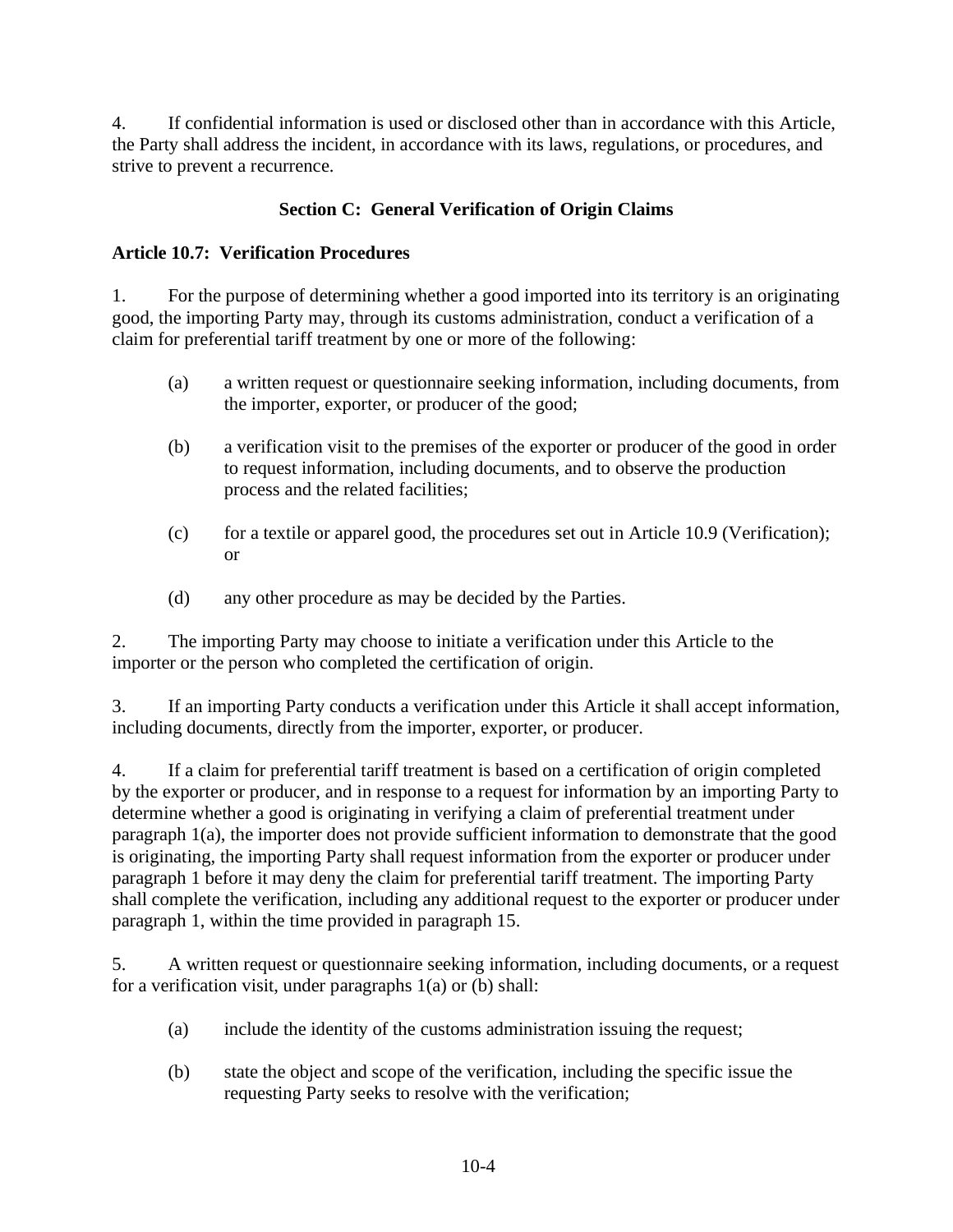- (c) include sufficient information to identify the good that is being verified; and
- (d) in the case of a verification visit, request the written consent of the exporter or producer whose premises are going to be visited and indicate:
	- (i) the legal authority for the visit,
	- (ii) the proposed date and location for the visit,
	- (iii) the specific purpose of the visit, and
	- (iv) the names and titles of the officials performing the visit.

6. If an importing Party has initiated a verification under paragraph  $1(a)$  or  $1(b)$  other than to the importer, it shall inform the importer of the initiation of the verification.

- 7. For a verification under paragraph 1(a) or 1(b), the importing Party shall:
	- (a) ensure that the written request for information, or documentation to be reviewed, is limited to information and documentation to determine whether the good is originating;
	- (b) describe the information or documentation in detail to allow the importer, exporter, or producer to identify the information and documentation necessary to respond;
	- (c) allow the importer, exporter, or producer at least 30 days from the date of receipt of the written request or questionnaire under paragraph 1(a) to respond; and
	- (d) allow the exporter or producer 30 days from the date of receipt of the written request for a visit under paragraph 1(b) to consent to or refuse the request.

8. On request of the importing Party, the Party where the exporter or producer is located may assist with the verification. This assistance may include providing information it has that is relevant to the origin verification. The importing Party shall not deny a claim for preferential tariff treatment solely on the grounds that the Party where the exporter or producer is located did not provide requested assistance.

9. If an importing Party initiates a verification under paragraph 1(b), it shall, at the time of the request for the visit under paragraph  $5(d)$ , provide a copy of the request to:

- (a) the customs administration of the Party in whose territory the visit is to occur; and
- (b) if requested by the Party in whose territory the visit is to occur, the embassy of that Party in the territory of the Party proposing to conduct the visit.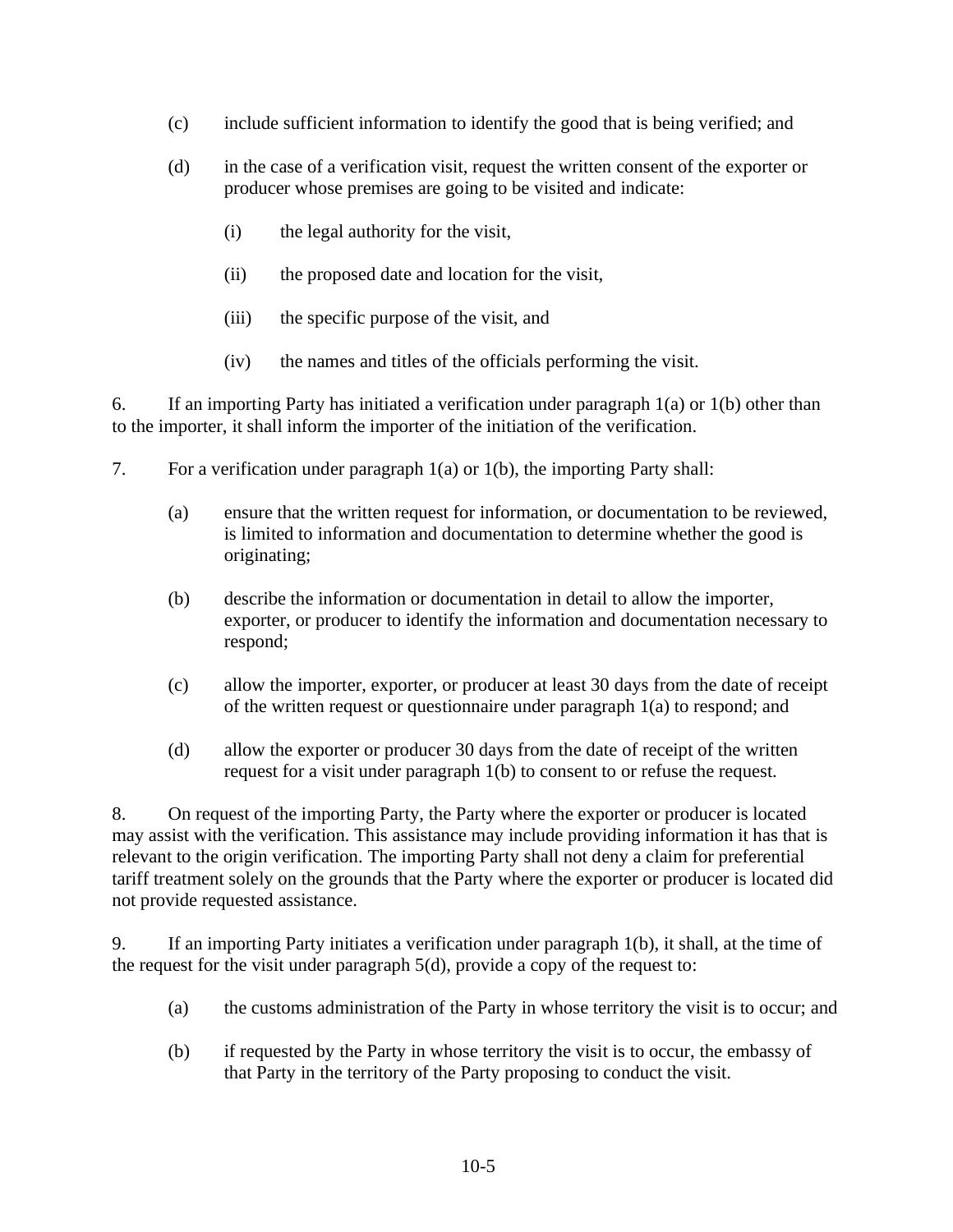10. Each Party shall provide that, when the exporter or producer receives notification pursuant to paragraph 5(d), the exporter or producer may, on a single occasion, within 15 days of receipt of the notification, request the postponement of the proposed verification visit for a period not exceeding 30 days from the proposed date of the visit.

11. Each Party shall provide that, when its customs administration receives notification pursuant to paragraph 9(a), the customs administration may, within 15 days of receipt of the notification, postpone the proposed verification visit for a period not exceeding 60 days from the proposed date of the visit, or for a longer period as the relevant Parties may decide.

12. A Party shall not deny preferential tariff treatment to a good based solely on the postponement of a verification visit pursuant to paragraphs 10 or 11.

13. Each Party shall permit an exporter or a producer whose good is subject to a verification visit by another Party to designate two observers to be present during the visit, provided that:

- (a) the observers do not participate in a manner other than as observers;
- (b) the failure of the exporter or producer to designate observers does not result in the postponement of the visit; and
- (c) an exporter or producer of a good identifies to the customs administration conducting a verification visit any observers designated to be present during the visit.

14. The importing Party shall provide the importer, exporter, or producer that certified that the good was originating and is the subject of a verification, with a written determination of origin that includes the findings of facts and the legal basis for the determination. If the importer is not the certifier, the importing Party shall also provide that written determination to the importer.

15. The Party conducting a verification shall, as expeditiously as possible and within 120 days after it has received all the information necessary<sup>2</sup> to make the determination, provide the written determination under paragraph 14. Notwithstanding the foregoing, the Party may extend this period, in exceptional cases, for up to 90 days after notifying the importer, and any exporter or producer who is subject to the verification or provided information during the verification.

16. Prior to issuing a written determination under paragraph 14, if the importing Party intends to deny preferential tariff treatment, the importing Party shall inform the importer, and any exporter or producer who is subject to the verification and provided information during the verification, of the preliminary results of the verification and provide those persons with a notice of intent to deny that includes when the denial would be effective and a period of at least 30 days for the submission of additional information, including documents, related to the originating status of the good.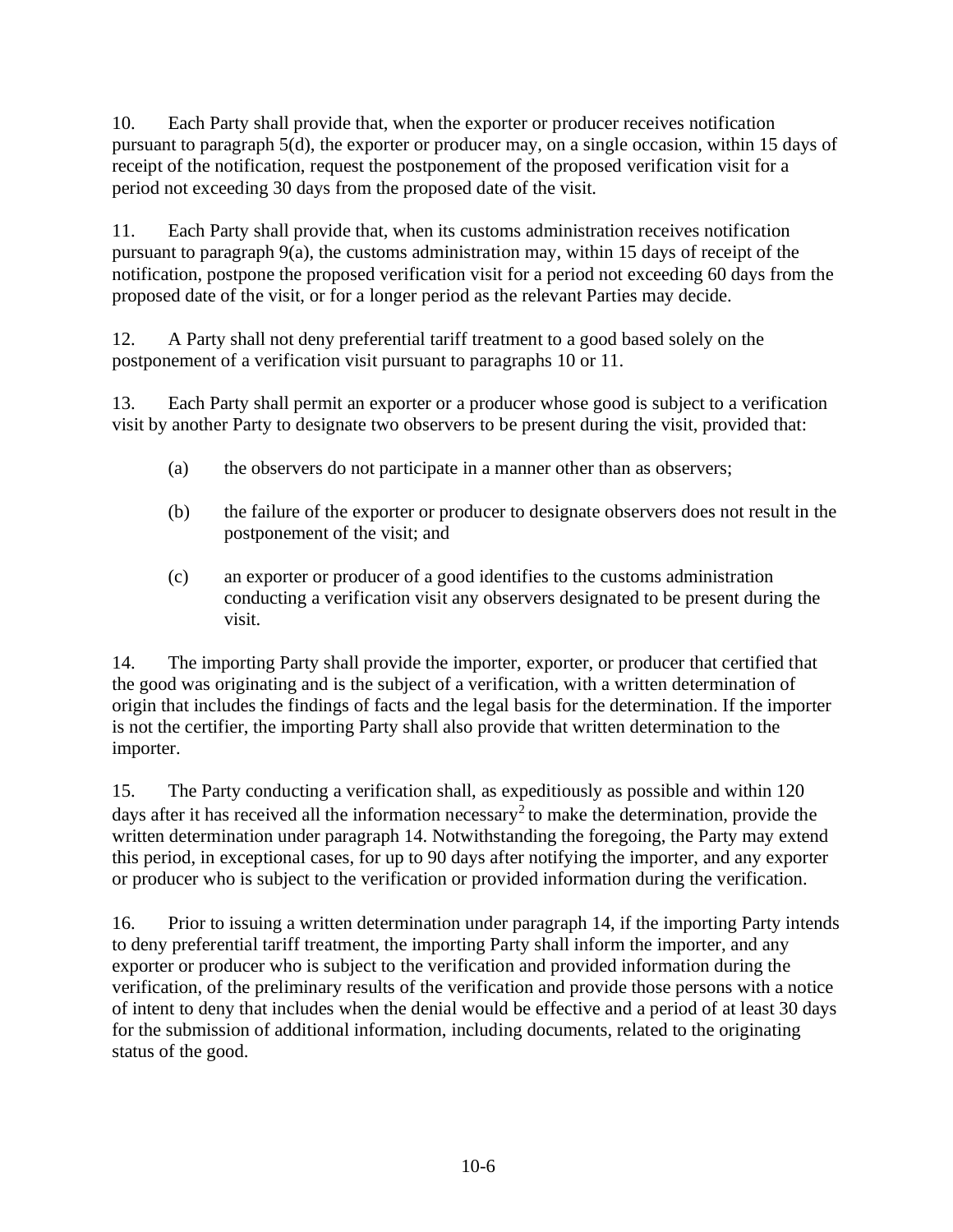17. If verifications by a Party indicate a pattern of conduct by an importer, exporter, or a producer of false or unsupported representations that a good imported into its territory qualifies as an originating good, the Party may withhold preferential tariff treatment to identical goods imported, exported, or produced by such person until that person establishes compliance with this Chapter, Chapter 1 (Market Access), and Chapter 2 (Rules of Origin).

18. For the purposes of this Article, all communication to the exporter or producer and to the customs administration of the Party of export will be sent by any means that can produce any confirmation of receipt. The specified time periods will begin from the date of receipt.

# **Section D: Textile and Apparel Verification**

#### **Article 10.8: Cooperation**

1. The Parties shall cooperate, through information sharing and other activities as provided for in Article 10.2 (Cooperation on Enforcement), Article 10.3 (Exchange of Specific Confidential Information), Article 10.4 (Customs Compliance Verification Requests), and Article 10.5 (Confidentiality between Parties), on matters related to trade in textile and apparel goods.

2. The Parties recognize that documents such as bills of lading, invoices, contracts of sale, purchase orders, packing lists, and other commercial documents are particularly important to detect, prevent, or address customs offenses related to trade in textile and apparel goods.

3. Each Party shall designate a contact point for information exchange and other cooperation activities related to trade in textile and apparel goods

# **Article 10.9: Verification**

1. An importing Party may, through its customs administration, conduct a verification with respect to a textile or apparel good to verify whether a good qualifies for preferential tariff treatment, or through a request for a site visit as described in this Article.

2. An importing Party may request a site visit under this Article from an exporter or producer of textile or apparel goods to verify whether:

- (a) a textile or apparel good qualifies for preferential tariff treatment under this Agreement; or
- (b) customs offenses with regard to a textile or apparel good are occurring or have occurred.
- 3. During a site visit under paragraph 2, an importing Party may request access to:
	- (a) records and facilities relevant to the claim for preferential tariff treatment; or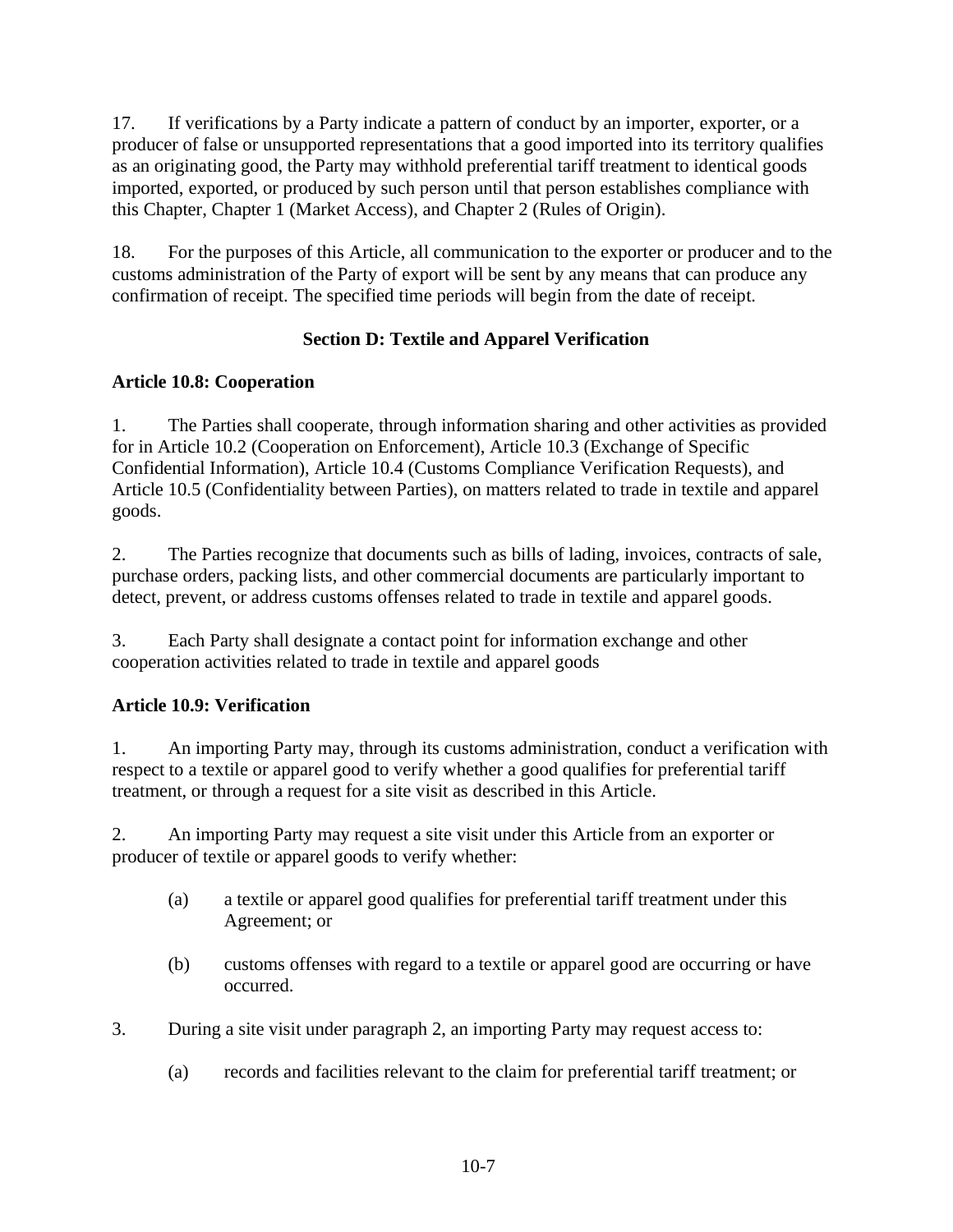(b) records and facilities relevant to the customs offenses being verified.

4. If an importing Party seeks to conduct a site visit under paragraph 2, it shall provide the host Party, not later than 20 days prior to the date of the first visit to an exporter or producer, with:

- (a) the proposed dates;
- (b) the number and general location of exporters and producers to be visited in appropriate detail to allow the efficient and effective application of the provisions of paragraphs 7(a) and 7(b), but does not need to specify the names of the exporters or producers to be visited;
- (c) whether assistance by the host Party will be requested and what type;
- (d) the suspected customs offenses to be verified under paragraph 2(b), including relevant factual information available at the time of the notification related to the specific offenses, which may include historical information; and
- (e) whether the importer claimed preferential tariff treatment.

5. If an importing Party seeks to conduct a site visit under paragraph 2, and does not provide the names of the exporters or producers 20 days prior to the site visit, it shall provide the host Party with a list of the names and addresses of the exporters or producers it proposes to visit, in a timely manner and prior to the date of the first visit to an exporter or producer under paragraph 2, to facilitate coordination, logistical support, and scheduling of the site visit.

6. The host Party shall promptly acknowledge receipt of the notification of a proposed site visit under paragraph 2, and may request information from the importing Party to facilitate planning of the site visit, such as logistical arrangements or provision of requested assistance.

7. If an importing Party seeks to conduct a site visit under paragraph 2:

- (a) officials of the customs administration of the host Party may accompany the officials of the importing Party during the site visit;
- (b) officials of the customs administration of the host Party may, in accordance with its laws and regulations, on request of the importing Party or on its own initiative, assist the officials of the importing Party during the site visit and provide, to the extent practicable, information relevant to conduct the site visit;
- (c) the importing and the host Party shall limit communication regarding the site visit to relevant government officials and shall not inform any person outside the government of the host Party in advance of a site visit or provide any other verification or other information not publicly available the disclosure of which could undermine the effectiveness of the action;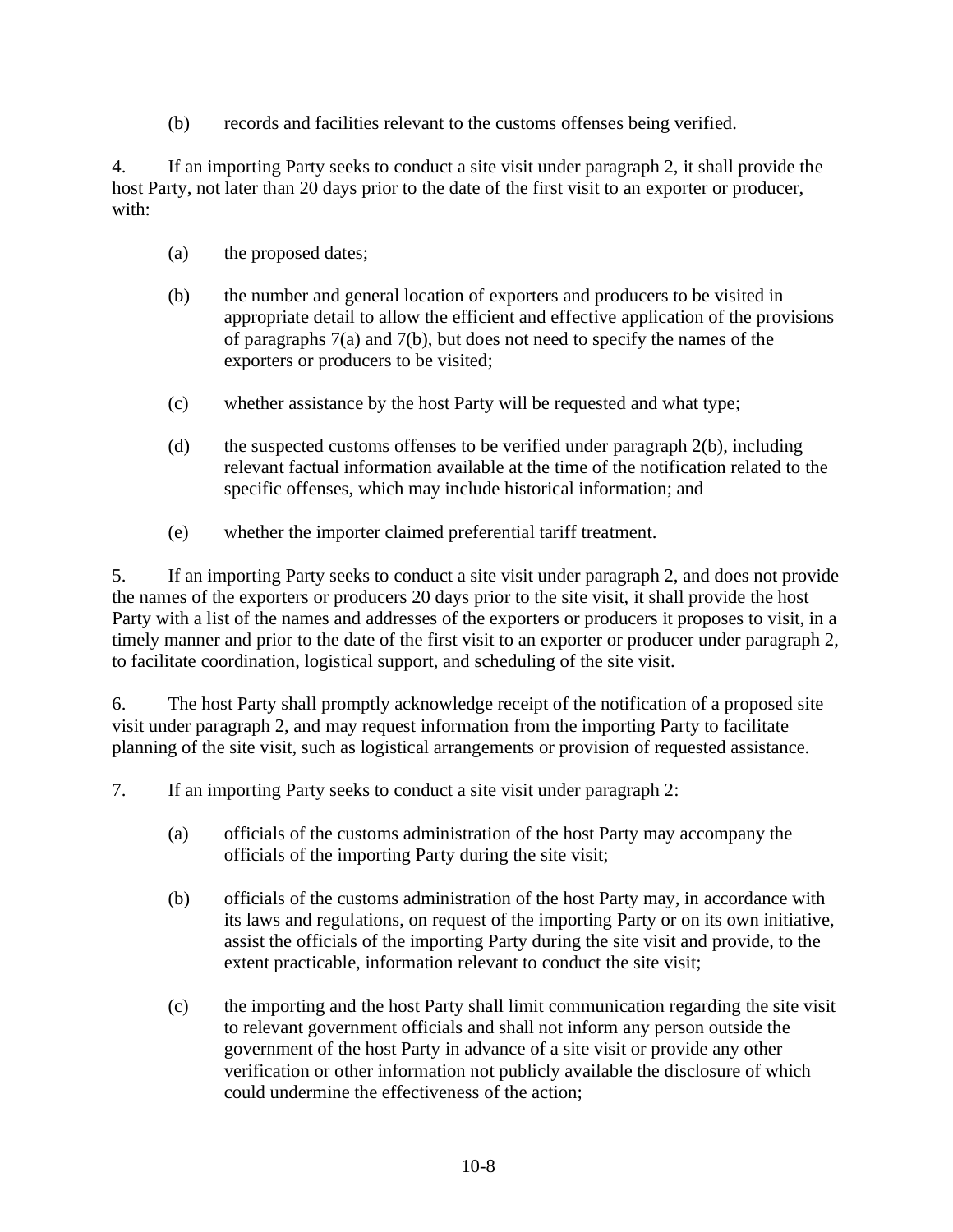- (d) the importing Party shall request permission from the exporter, producer, or a person having capacity to consent on behalf of the exporter or producer, either prior to the site visit if this would not undermine the effectiveness of the site visit or at the time of the site visit, to access the relevant records or facilities; and
- (e) if the exporter, producer, or person having the capacity to consent on behalf of the exporter or producer denies permission or access to the records or facilities, the site visit will not occur. If the exporter, producer, or a person having the capacity to consent on behalf of the exporter or producer is not able to receive the importing Party to carry out the site visit, the site visit shall be conducted on the following working day unless:
	- (i) the importing Party agrees otherwise, or
	- (ii) the exporter, producer, or person having the capacity to consent on behalf of the exporter or producer, substantiates a valid reason acceptable to the importing Party that the site visit cannot occur at that time.

If the exporter, producer, or person having the capacity to consent on behalf of the exporter or producer, does not have a valid reason acceptable to the importing Party that the site visit cannot take place on the following working day, the importing Party may deem permission for the site visit or access to the records or facilities to be denied. The importing Party shall give consideration to any reasonable alternative proposed dates, taking into account the availability of relevant employees or facilities of the person visited.

- 8. On completion of a site visit under paragraph 2, the importing Party shall:
	- (a) on request of the host Party, inform the host Party of its preliminary findings;
	- (b) on receiving a written request from the host Party, provide the host Party with a written report of the results of the site visit, including any findings, no later than 90 days after the date of the request; and
	- (c) on receiving a written request of the exporter or producer, provide that person with a written report of the results of the site visit as it pertains to that exporter or producer, including any findings. This may be a report prepared under subparagraph (b), with appropriate changes. The importing Party shall inform the exporter or producer of the entitlement to request this report.

9. If an importing Party conducts a site visit under this Article and, as a result, intends to deny preferential tariff treatment to a textile or apparel good, it shall, prior to issuing a written determination, inform the importer and any exporter or producer that provided information directly to the importing Party, of the preliminary results of the verification and provide those persons with a notice of intent to deny that includes when the denial would be effective and a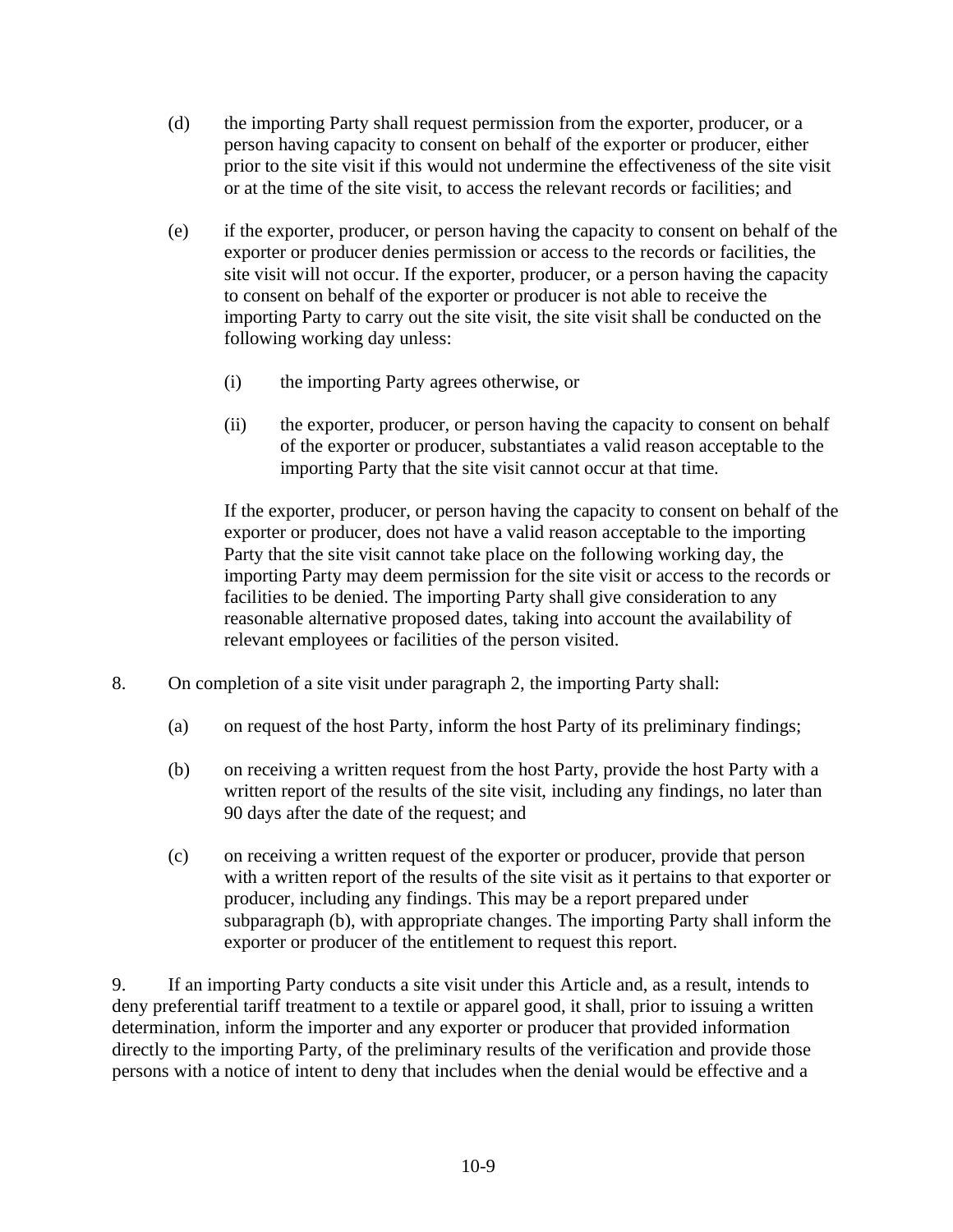period of at least 30 days to submit additional information, including documents, to support the claim for preferential tariff treatment.

10. The importing Party shall not reject a claim for preferential tariff treatment on the sole grounds that the host Party does not provide requested assistance or information under this Article.

11. If verifications of identical textile or apparel goods by a Party indicate a pattern of conduct by an exporter or producer of false or unsupported representations that a textile or apparel good imported into its territory qualifies for preferential tariff treatment, the importing Party may withhold preferential tariff treatment to identical textile or apparel goods imported, exported, or produced by that person until it is demonstrated to the importing Party that those identical textile or apparel goods qualify for preferential tariff treatment. For the purposes of this paragraph, "identical textile or apparel goods" means textile or apparel goods that are the same in all respects, including physical characteristics, quality and reputation, irrespective of minor differences in appearance that are not relevant to a determination of origin of those goods.

12. These provisions are without prejudice to the right of each Party to impose penalties pursuant to its customs laws.

#### **Article 10.10: Determinations**

The importing Party may deny a claim for preferential tariff treatment for a textile or apparel good:

- (a) the good is not originating;
- (b) if, pursuant to a site visit under Article 10.9.2 (Verification), it has not received sufficient information to determine that the textile or apparel good qualifies for preferential tariff treatment; or
- (c) if, pursuant to a request for a site visit under Article 10.9.2 (Verification), a the importing Party is unable to conduct a site visit as access or permission for the site visit is denied, the importing Party is prevented from completing the site visit, or the exporter, producer, or person having the capacity to consent on behalf of the exporter or producer does not provide access to the relevant records or facilities during a site visit.

#### **Article 10.11: Enforcement**

Each Party shall enforce laws implementing the provisions of this Chapter, including collecting duties owing as a result of false claims for preferential tariff treatment.

#### **Section E: Labor and Environment Verifications**

#### **Article 10.12: Non-Compliance with Domestic Laws**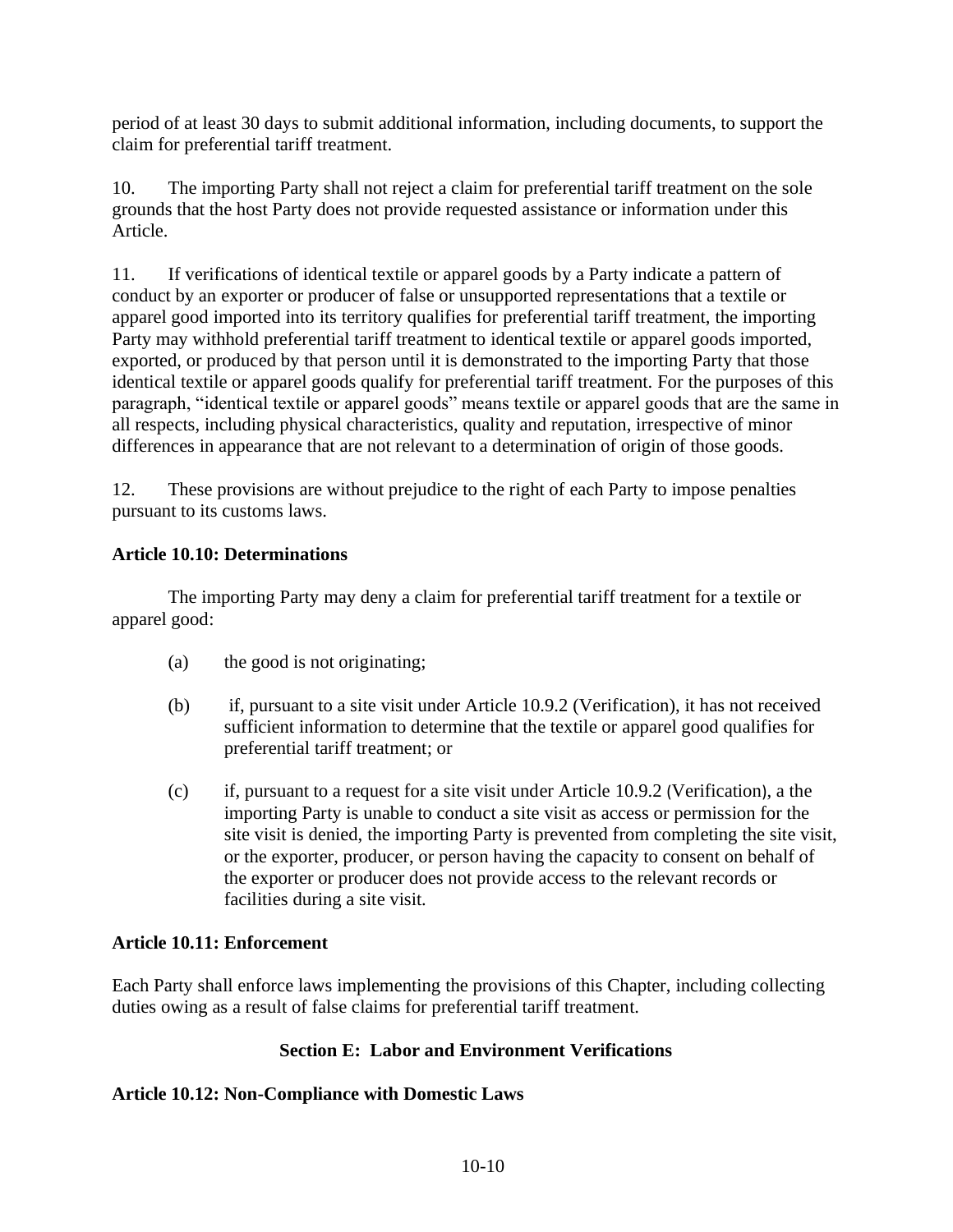The provisions in this Section apply whenever a Party believes that a Covered Facility is not in compliance with labor laws or environmental laws, as defined in Article 4.20 (Definitions) and Article 5.19 (Definitions), respectively.

#### **Article 10.13: Labor Verification Roster**

1. By the date of entry into force of this Agreement, each Party shall establish a verification roster of five individuals and appoint, by consensus, five individuals to a joint roster. These individuals shall have:

- (a) expertise and experience in labor law or practice and with the application of standards and rights as recognized by the International Labor Organization;
- (b) be selected on the basis of objectivity, reliability, and sound judgment;
- (c) be independent of, and not affiliated with or take instructions from, a Party; and
- (d) comply with the Code of Conduct for dispute settlement under this chapter.

3. If a Party fails to populate its roster or agree to the joint roster by entry into force, the other Party or Parties shall populate such roster and joint roster until such time as the Party complies with paragraph 1.

4. With respect to the joint list, the Parties shall appoint replacements by consensus within 30 days from the date the list has fallen below the required number.

5. The Parties shall address the compensation of Labor Panelists in the Rules of Procedure established in accordance with Article 10.33. The Parties shall also provide for reasonable expenses, including logistical support and personnel as appropriate, associated with verification efforts and the drafting of determinations.

#### **Article 10.14: Environmental Verification Roster**

1. By the date of entry into force of this Agreement, each Party shall establish a verification roster of five individuals and appoint, by consensus, five individuals to a joint list. These individuals shall have:

- (a) expertise and experience in environmental law or practice and with the application of standards and rights embodied in multilateral environmental agreements;
- (b) be selected on the basis of objectivity, reliability, and sound judgment;
- (c) be independent of, and not affiliated with or take instructions from, a Party; and
- (d) comply with the Code of Conduct for dispute settlement under this chapter.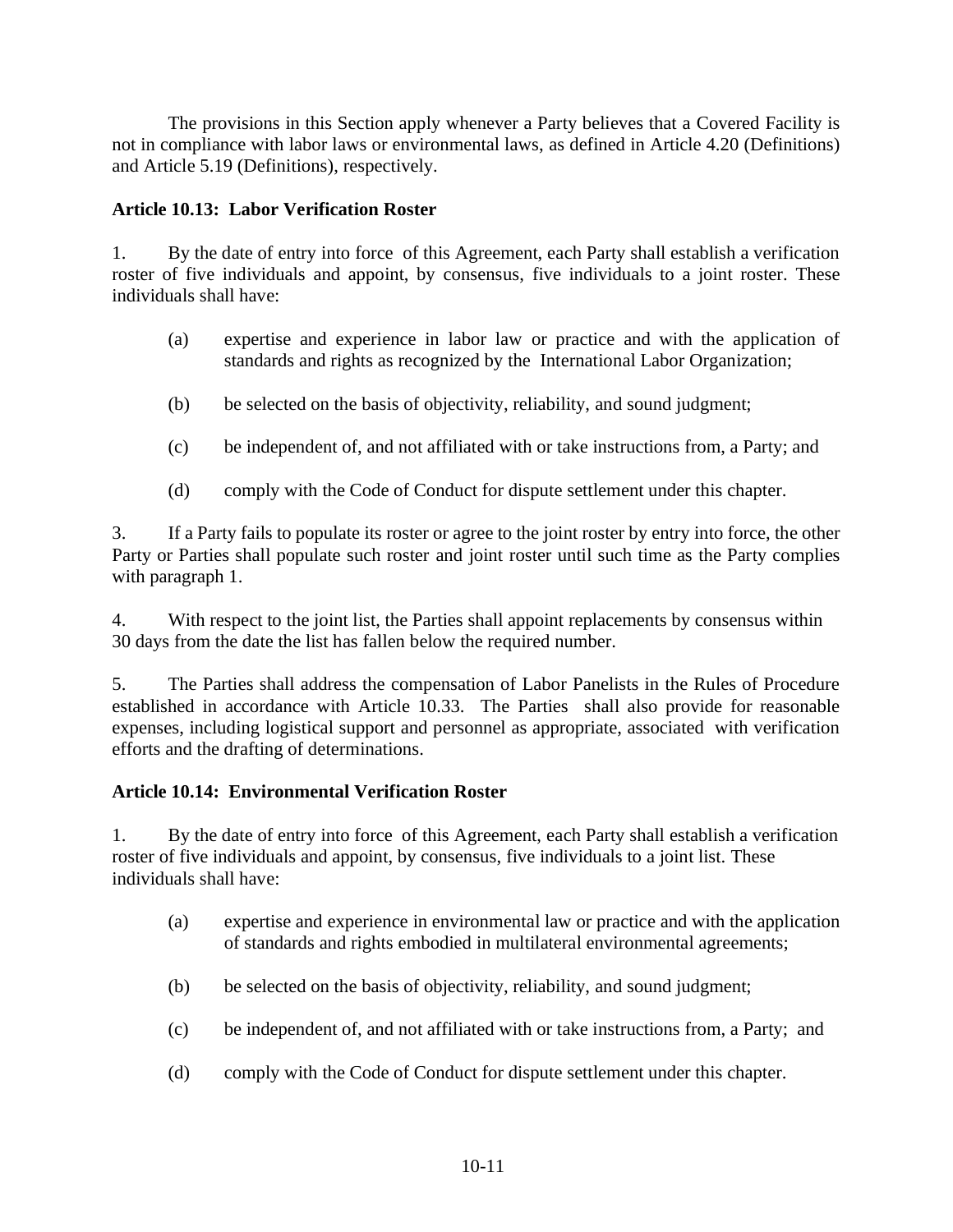3. If a Party fails to populate its roster or agree to the joint roster by entry into force, the other Party or Parties shall populate such roster and joint roster until such time as the Party complies with paragraph 1.

4. With respect to the joint list, the Parties shall appoint replacements by consensus within 30 days from the date the list has fallen below the required number.

5. The parties shall address the compensation of Environmental Panelists in the Rules of Procedure established in accordance with Article 10.33. The Parties shall also provide for reasonable expenses, including logistical support and personnel as appropriate, associated with verification efforts and the drafting of determinations.

#### **Article 10.15: Request for Establishment of Panel**

1. If a Party has a reasonable basis to claim that a Covered Facility is not in compliance with labor laws or environmental laws, as defined in Article 4.20 (Definitions) and Article 5.19 (Definitions), respectively, that Party may submit to the Secretariat a request for the establishment of a panel to verify the Covered Facility's compliance.

- 2. The request shall identify:
	- (a) the Covered Facility; and
	- (b) the claim of non-compliance, including the labor laws or environmental laws upon which the claim of non-compliance is based.
- 3. Upon filing a request:
	- (a) the Secretariat shall within three business days from the date of the request for establishment of a panel select by lot one panelist from the complainant Party list, one from the respondent Party list, and one from the Joint List. The Secretariat shall immediately transmit the petition to the selected panelists; and
	- (b) the complaining Party may delay final settlement of customs accounts related to entries of goods from the Covered Facility.

#### **Article 10.16: Site Verification**

1. Upon establishment of a panel Article 10.15.3 (Request for Establishment of Panel), the Panel shall issue a request for site verification to the Party where the Covered Facility is located (Party of the Covered Facility), unless the Panel determines that it can adjudicate the complaint without conducting a site verification.

2. The Party of the Covered Facility shall respond to the request for site verification within 10 business days, or the request shall be deemed granted.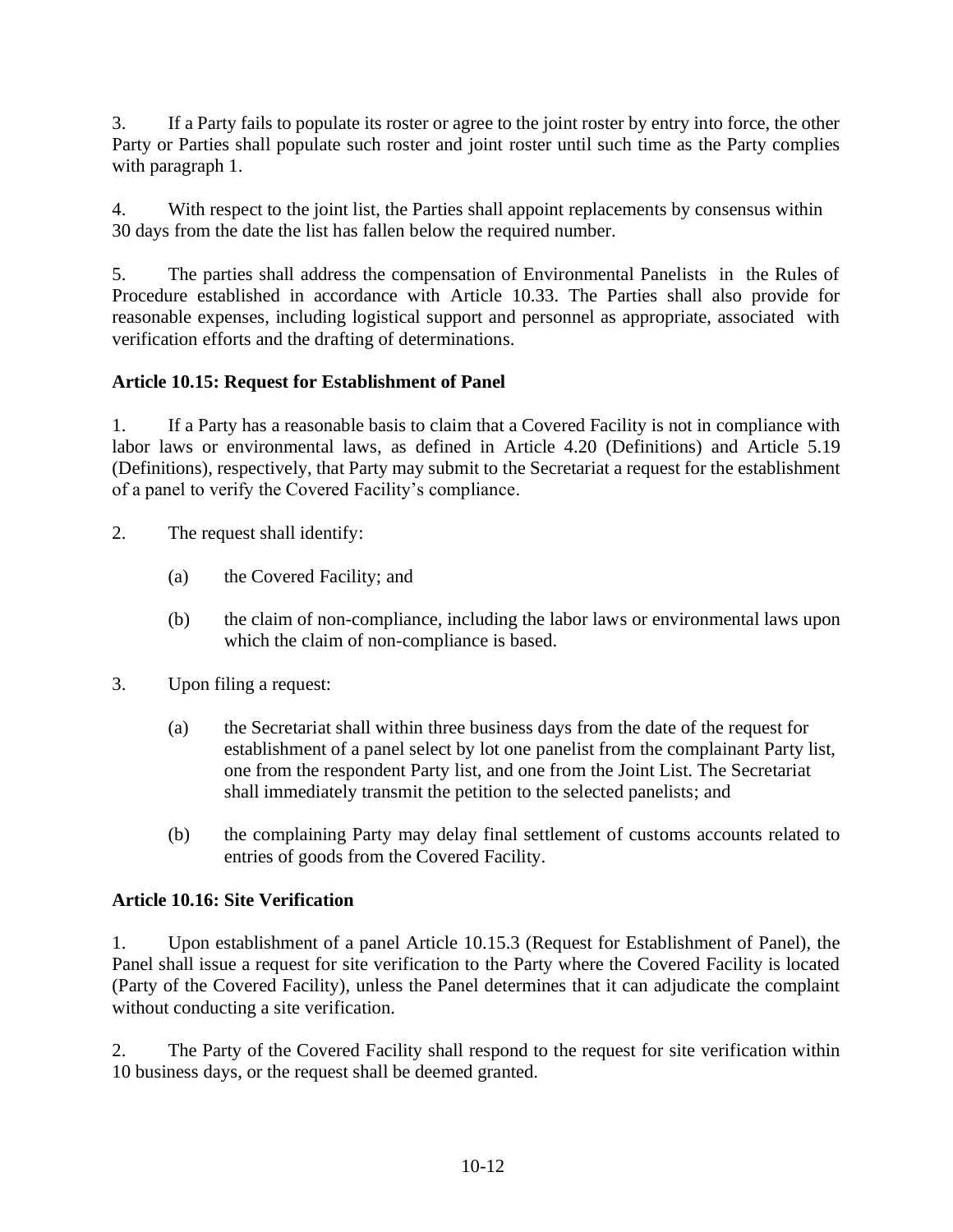3. The verification shall occur within 30 business days of the request.

4. The complaining Party or the Party of the Covered Facility may accompany the panel in any site verification.

#### **Article 10.17: Panel Determination**

1. The panel shall make a determination with respect to any claim of non-compliance:

- (a) within 30 days of panel establishment; or
- (b) in the case of a site verification, 30 days of the site verification.

2. The complaining Party, the Party of the Covered Facility, the Covered Facility, and any other interested Party may present written submissions no later than 10 days before the determination is due. The Panel shall permit submission of confidential information and shall protect the confidentiality of such information.

3. The Panel's determination shall be in writing and shall be made public, with the exception of confidential information designated as such during the proceedings.

#### **Article 10.18: Consultations**

1. If the Panel determination does not uphold any claims of non-compliance, the complaining Party shall proceed with final settlement of customs accounts related to entries of goods from the Covered Facility.

2. If the Panel determination upholds one or more claims of non-compliance, the complaining Party shall file with the panel a proposal of remedies and shall notify the Party of the Covered Facility. Such remedies may take effect five business days after notice is provided. Remedies may include:

- (a) suspension of preferential tariff treatment for goods manufactured at a Covered Facility; or
- (b) the imposition of penalties on goods manufactured at or services provided by the Covered Facility.

3. Where a prior panel, pursuant to these procedures, has upheld one or more claims against a Covered Facility, remedies may also include denial of entry of such goods. Such denial may extend to the same or related goods produced at another Covered Facility that is owned or controlled by the same person. In the case of services, any penalties imposed with respect to services produced at one Covered Facility may be extended to another Covered Facility that is owned or controlled by the same person and provides the same or related services.

4. The Party of the Covered Facility may request consultations at any time.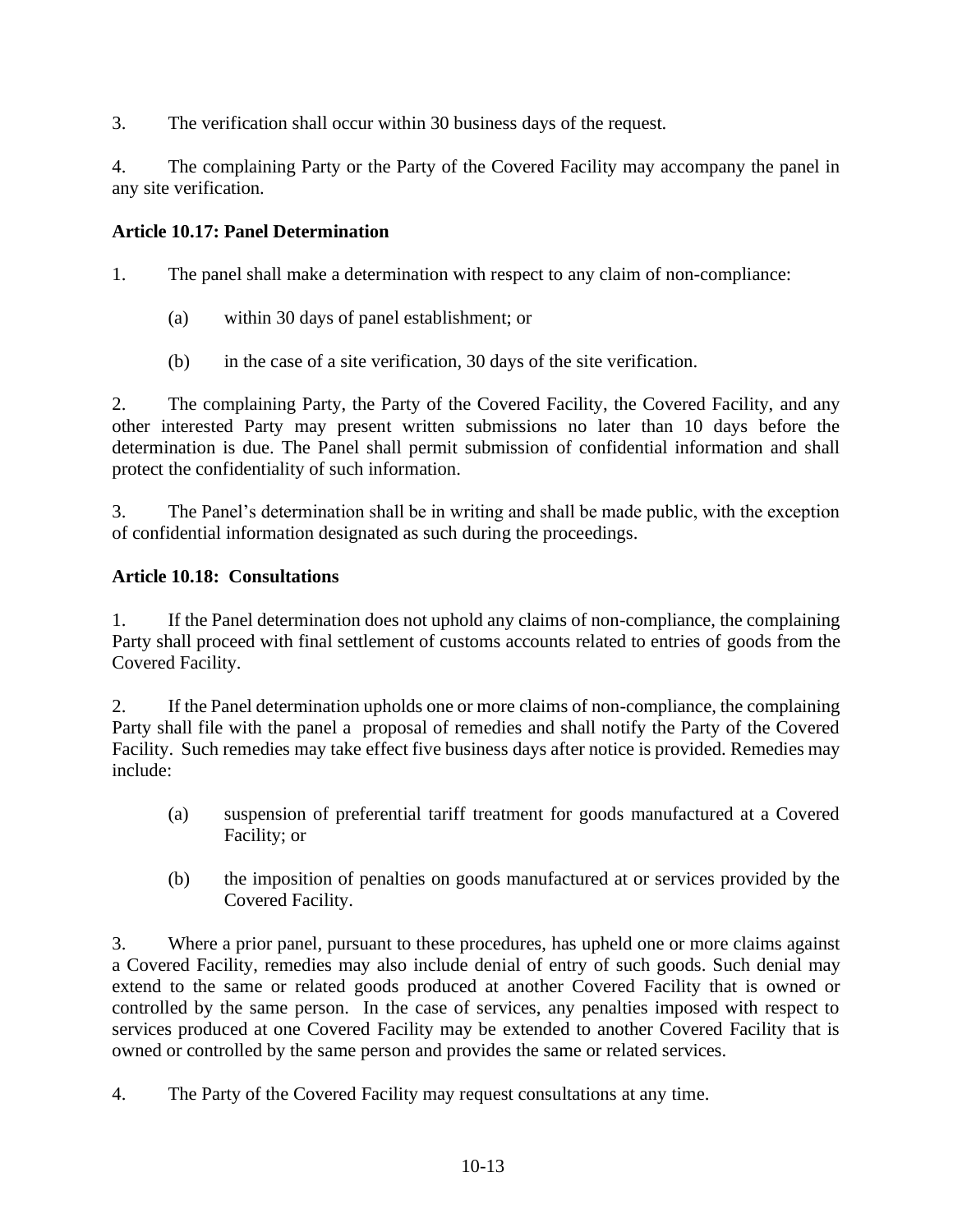#### **Article 10.19: Remediation**

1. The Parties shall cooperate to encourage remediation of findings of non-compliance.

2. If the Party of the Covered Facility believes the violations have been remediated, it may notify the complaining Party. If, after 30 business days the Parties do not agree that the violations have been remediated, the Party of the Covered Facility may request that the panel determine whether the violations have been remediated. The complaining Party may request a site verification in accordance with Article 10.16.

3. The panel shall issue a determination within 30 calendar days after receiving the request.

4. If the panel determines that any of the violations has not been remediated, the Party of a Covered Facility may not request another determination under this Article for 180 days.

#### **Article 10.20: Definitions**

For purposes of this Section:

**Covered Facility** means a facility in the territory of a Party that:

- (a) produces a good or supplies a service traded between the Parties; or
- (b) produces a good or supplies a service that competes in the territory of a Party with a good or service of the other Party.

# **Section F: Intellectual Property**

# **Article 10.21: Border Measures for Trademarked or Copyrighted Goods**

1. Each Party shall provide for applications to suspend the release of, or to detain, suspected counterfeit or confusingly similar trademark or pirated copyright goods that are imported into the territory of the Party.

2. Each Party shall require a right holder, submitting an application referred to in paragraph 1, to:

- (a) provide adequate evidence to satisfy the competent authorities that, under the law of the Party providing the procedures, there is *prima facie* an infringement of the right holder's intellectual property right; and
- (b) supply sufficient information that may reasonably be expected to be within the right holder's knowledge to make the suspect goods reasonably recognizable by its competent authorities.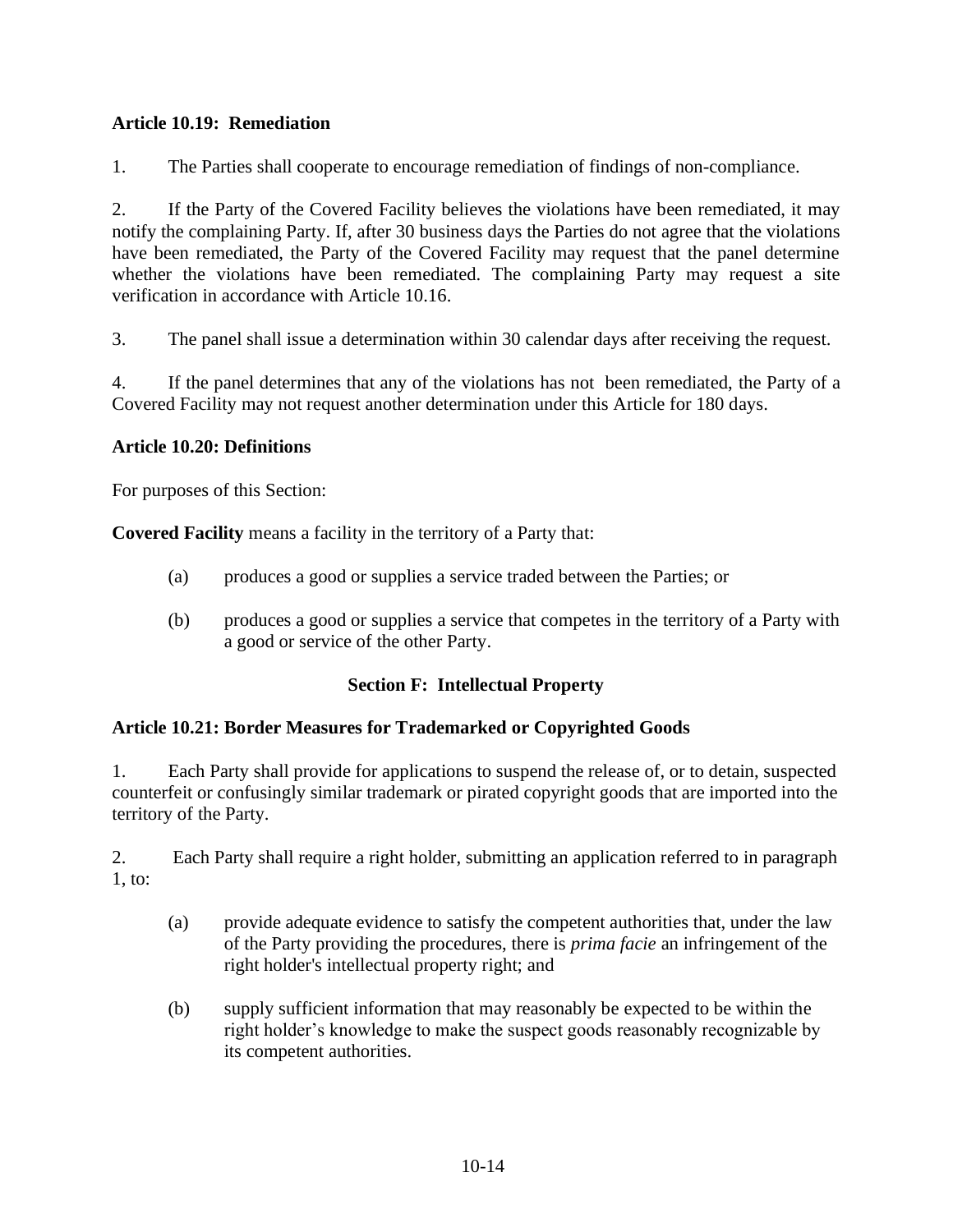3. Each Party shall provide that its competent authorities have the authority to require a right holder submitting an application referred to in paragraph 1 to provide a reasonable security or equivalent assurance sufficient to protect the defendant and the competent authorities, and to prevent abuse.

4. Each Party shall provide that its competent authorities may initiate border measures *ex officio* against suspected counterfeit trademark goods or pirated copyright goods under customs control that are:

- (a) imported;
- (b) destined for export;
- (c) in transit; and
- (d) admitted into or exiting from a free trade zone or a bonded warehouse.

5. This Article applies to goods of a commercial nature sent in small consignments. A Party may exclude from the application of this Article small quantities of goods of a non-commercial nature contained in travelers' personal luggage.

# **Article 10.22: Border Measures for Patented Goods**

Each Party shall provide for a procedure that suspends the release of, or detains, articles that are imported into the territory of a Party that are suspected of having been found in violation of a patent.

# **Section G: Settlement of Differences**

# **Article 10.23: Cooperation**

The Parties shall at all times endeavor to agree on the interpretation and application of this Agreement, and shall make every attempt through cooperation and consultations to arrive at a mutually satisfactory resolution of a matter that might affect its operation or application.

# **Article 10.24: Scope**

1. Unless otherwise provided for in this Agreement, the dispute settlement provisions of this Section apply:

- (a) with respect to the avoidance or settlement of disputes between the Parties regarding the interpretation or application of this Agreement; or
- (b) when a Party considers that an actual or proposed measure of another Party is or would be inconsistent with an obligation of this Agreement or that another Party has otherwise failed to carry out an obligation of this Agreement; or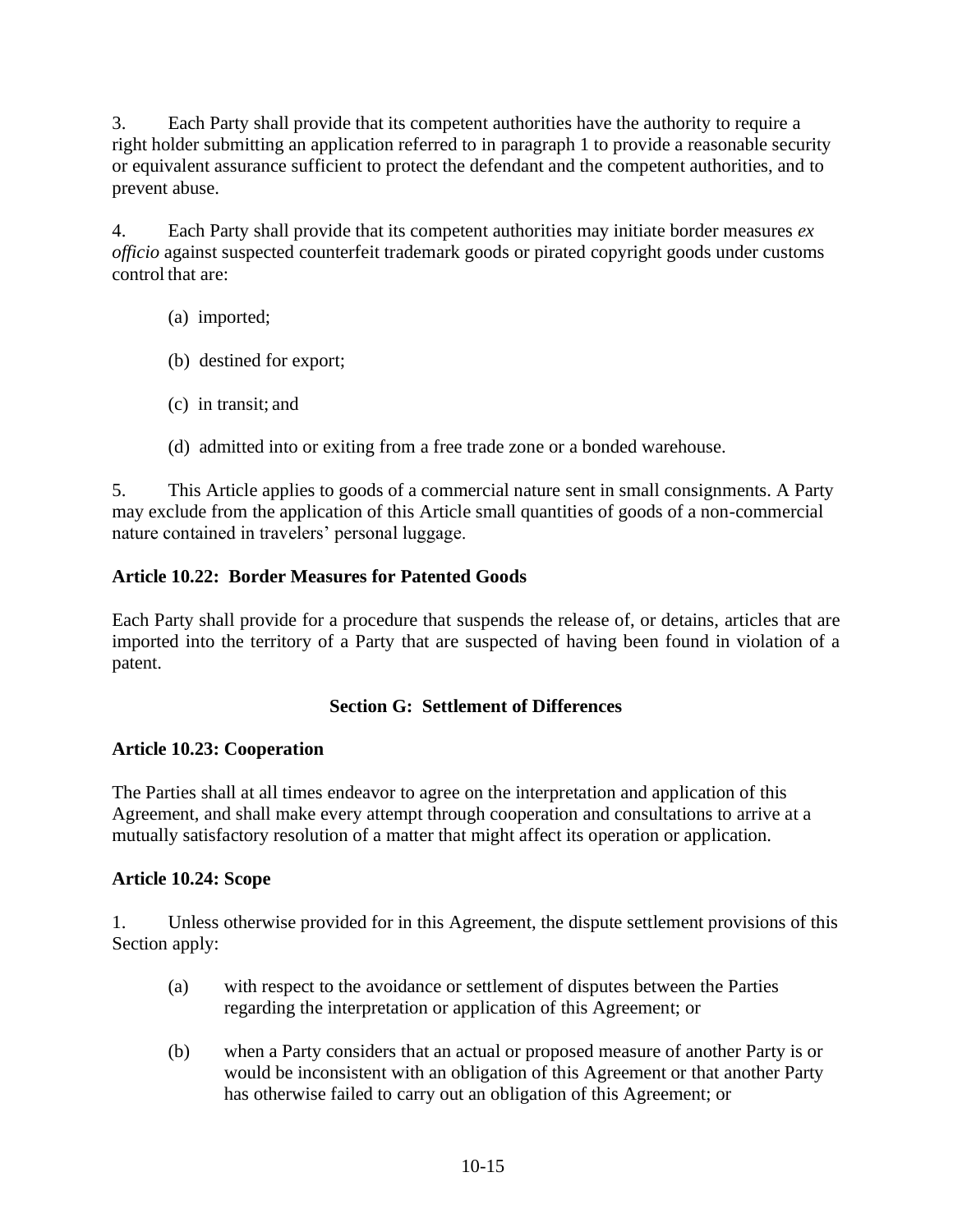2. When a Party considers that a benefit it could reasonably have expected to accrue to it is being nullified or impaired as a result of the application of a measure of another Party that is not inconsistent with this Agreement, the dispute settlement provisions of this Section apply, with the exception of Articles 10.39 (Implementation of Final Report) and 10.40 (Non-Implementation – Suspension of Benefits).

#### **Article 10.25: Choice of Forum**

1. If a dispute regarding a matter arises under this Agreement and under another international trade agreement to which the disputing Parties are party, including the WTO Agreement, the complaining Party may select the forum in which to settle the dispute.

2. Once a complaining Party has requested the establishment of, or referred a matter to, a panel under this Chapter or a panel or tribunal under an agreement referred to in paragraph 1, the forum selected shall be used to the exclusion of other fora.

#### **Article 10.26: Consultations**

1. A Party may request consultations with another Party with respect to a matter described in Article 10.24 (Scope).

2. The Party making the request for consultations shall do so in writing, and shall set out the reasons for the request, including identification of the specific measure or other matter at issue and an indication of the legal basis for the complaint.

3. The requesting Party shall deliver the request concurrently to the other Parties through their respective Sections of the Secretariat, including a copy to its Section.

4. A third Party that considers it has a substantial interest in the matter may participate in the consultations by notifying the other Parties in writing through their respective Sections of the Secretariat, including a copy to its Section, no later than seven days after the date of delivery of the request for consultations. The Party shall include in its notice an explanation of its substantial interest in the matter.

5. Unless the consulting Parties decide otherwise, they shall enter into consultations no later than:

- (a) 15 days after the date of delivery of the request for a matter concerning perishable goods; or
- (b) 30 days after the date of delivery of the request for all other matters.

6. The consulting Parties shall make every attempt to arrive at a mutually satisfactory resolution of a matter through consultations under this Article or other consultative provisions of this Agreement. To this end: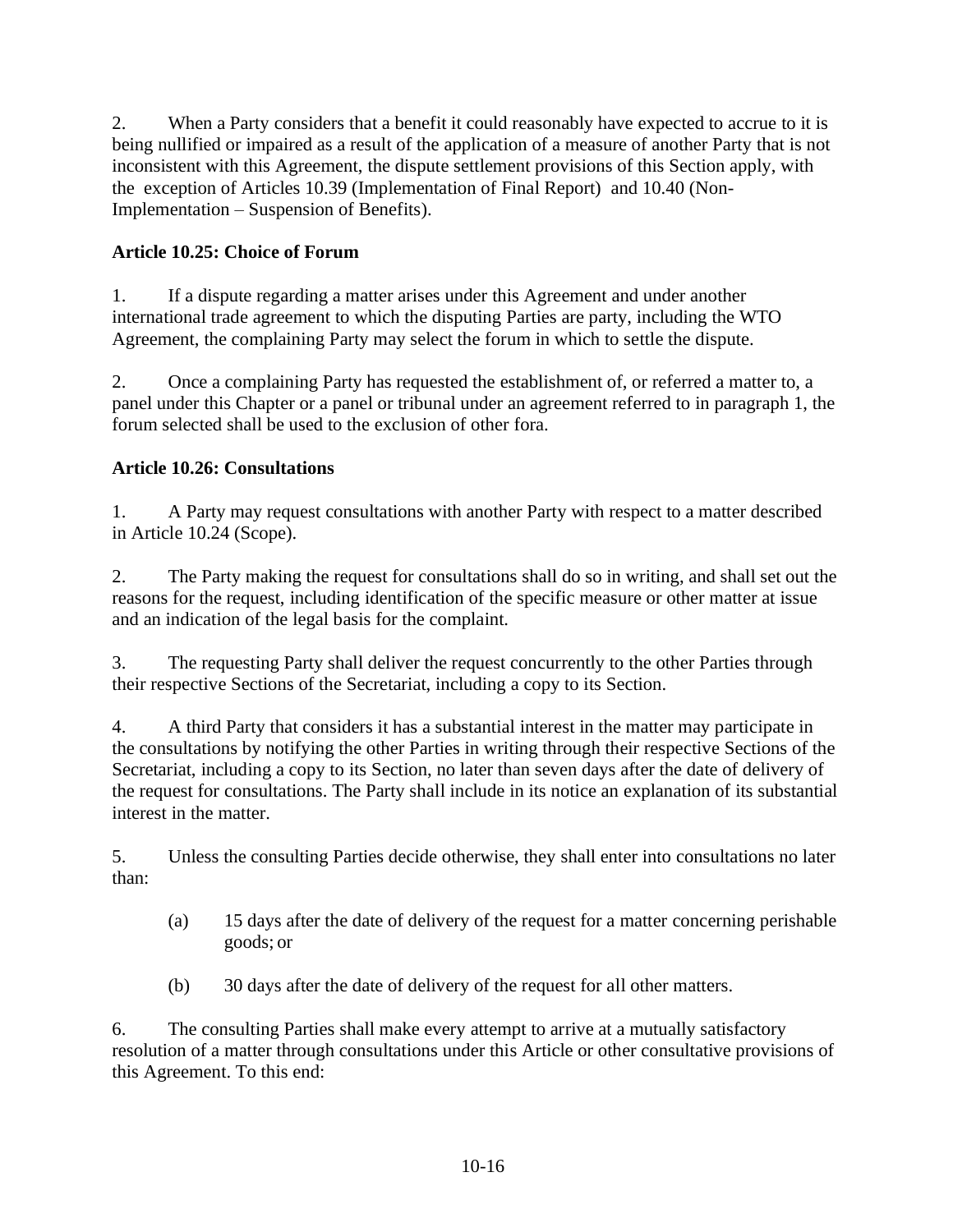- (a) each consulting Party shall provide sufficient information to enable a full examination of how the actual or proposed measure or other matter at issue might affect the operation or application of this Agreement;
- (b) a Party that participates in the consultations shall treat the information exchanged in the course of consultations that is designated as confidential on the same basis as the Party providing the information; and
- (c) the consulting Parties shall seek to avoid a resolution that adversely affects the interests of another Party under this Agreement.

7. Consultations may be held in person or by a technological means available to the consulting Parties. If the consultations are held in person, they shall be held in the capital of the Party to which the request for consultations was made, unless the consulting Parties decide otherwise.

8. In consultations under this Article, a consulting Party may request that another consulting Party make available personnel of its government agencies or other regulatory bodies who have expertise in the matter at issue.

9. Consultations shall be confidential and without prejudice to the rights of a Party in another proceeding.

# **Article 10.27: Good Offices, Conciliation, and Mediation**

1. Parties to a dispute may decide at any time to voluntarily undertake an alternative method of dispute resolution, such as good offices, conciliation, or mediation.

2. Proceedings that involve good offices, conciliation, or mediation shall be confidential and without prejudice to the rights of the Parties in another proceeding.

3. Parties participating in proceedings under this Article may suspend or terminate those proceedings.

4. If the disputing Parties decide, good offices, conciliation, or mediation may continue while a dispute proceeds for resolution before a panel established under Article 10.28 (Establishment of a Panel).

# **Article 10.28: Establishment of a Panel**

1. If the consulting Parties fail to resolve the matter within:

(a) 30 days after a Party has delivered a request for consultations under Article 10.26 (Consultations) in a matter regarding perishable goods;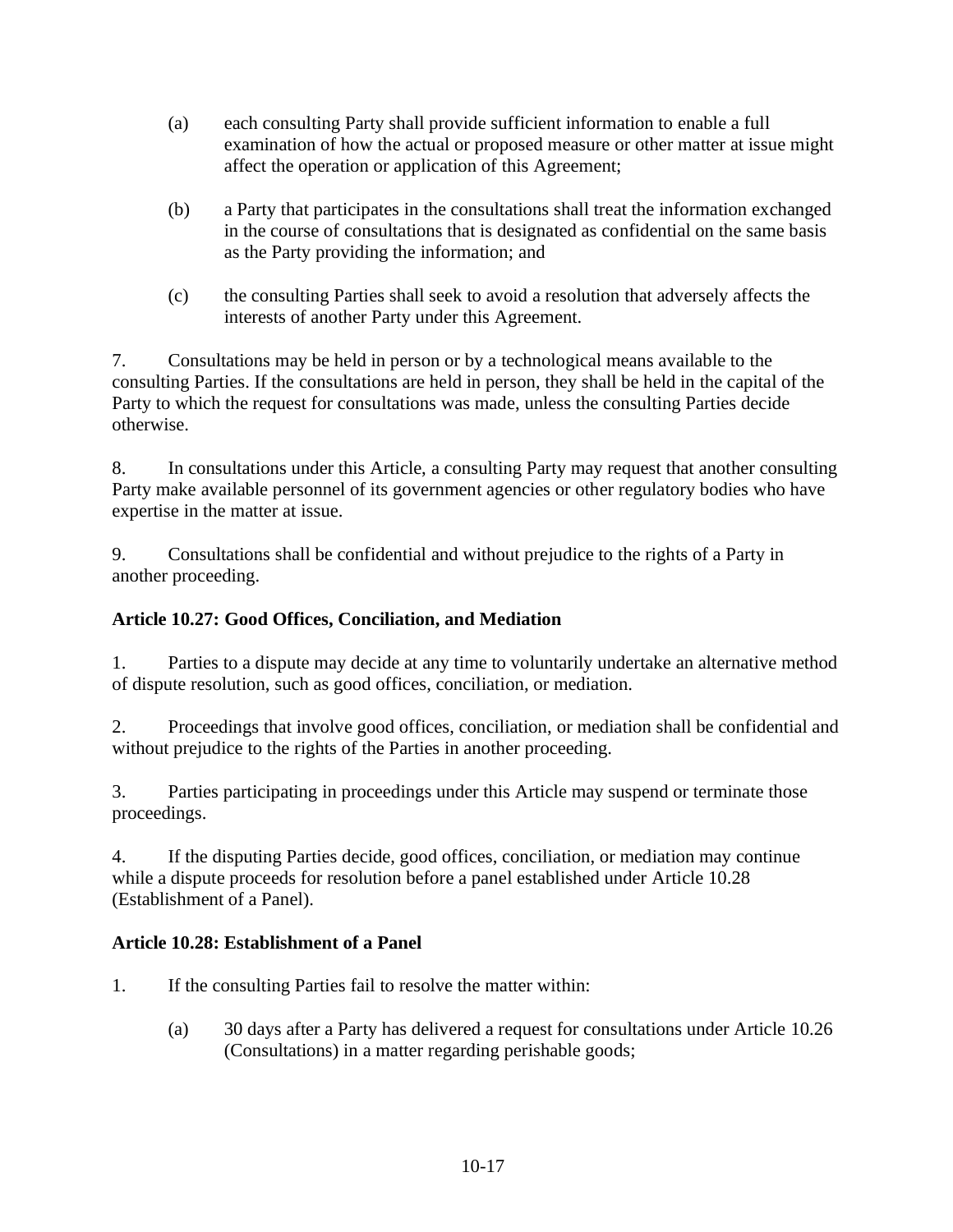- (b) 75 days after a Party has delivered a request for consultations under Article 10.26 (Consultations); or
- (c) another period as the consulting Parties may decide, a consulting Party may request the establishment of a panel by means of a written notice delivered to the responding Party through its Section of the Secretariat.

2. The complaining Party shall circulate the written notice concurrently to the other Parties through their respective Sections of the Secretariat.

3. The complaining Party shall include in the request to establish a panel an identification of the measure or other matter at issue and a brief summary of the legal basis of the complaint sufficient to present the issue clearly.

4. On delivery of the request, the panel is established.

5. Unless the disputing Parties decide otherwise, the panel shall be established and perform its functions in a manner consistent with this Chapter and the Rules of Procedure.

6. If a panel has been established regarding a matter and another Party requests the establishment of a panel regarding the same matter, a single panel should be established to examine those complaints whenever feasible.

# **Article 10.29: Terms of Reference**

1. Unless the disputing Parties decide otherwise no later than 20 days after the date of delivery of the request for the establishment of a panel, the terms of reference shall be to:

- (a) examine, in the light of the relevant provisions of this Agreement, the matter referred to in the request for the establishment of a panel under Article 10.28 (Establishment of a Panel); and
- (b) make findings and determinations, and any jointly requested recommendations, together with its reasons therefor, as provided for in Article 10.39 (Implementation of Final Panel Report).

2. If, in its request for the establishment of a panel, a complaining Party claims that a measure nullifies or impairs a benefit within the meaning of Article 10.24 (Scope), the terms of reference shall so indicate.

# **Article 10.30: Roster and Qualifications of Panelists**

1. The Parties shall establish, by the date of entry into force of this Agreement, and maintain a roster of up to 30 individuals who are willing to serve as panelists. Each Party shall designate up to 10 individuals. The Parties shall endeavor to achieve consensus on the appointments. If the Parties are unable to achieve consensus by one month after the date of entry into force of this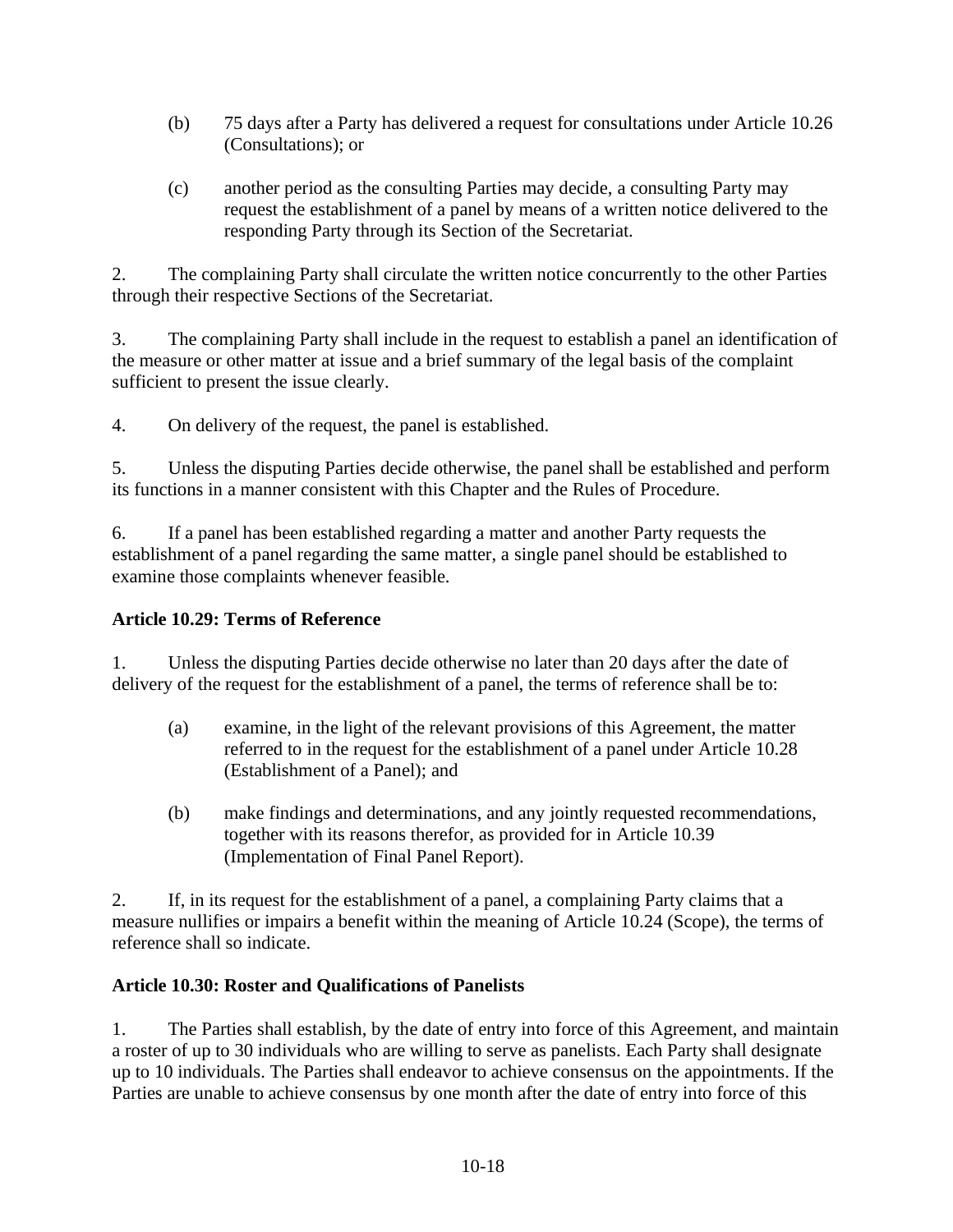Agreement, the roster shall be comprised of the designated individuals. The roster shall remain in effect for a minimum of three years or until the Parties constitute a new roster. If a Party fails to designate its individuals to the roster, the Parties may still request the establishment of panels under Article 10.28 (Establishment of a Panel). The Rules of Procedure, which shall be established by the date of entry into force of this Agreement, shall provide for how to compose a panel in such circumstances. Members of the roster may be reappointed. In the event that an individual is no longer able or willing to serve as a panelist, the relevant Party shall designate a replacement. The Parties shall endeavor to achieve consensus on the appointment. If the Parties are unable to achieve consensus by one month after the date the replacement is designated, the individual shall be added to the roster.

2. Each roster member and panelist shall:

- (a) have expertise or experience in international law, international trade, other matters covered by this Agreement, or the resolution of disputes arising under international trade agreements;
- (b) be selected on the basis of objectivity, reliability, and sound judgment;
- (c) be independent of, and not be affiliated with or take instructions from, a Party; and
- (d) comply with the Code of Conduct established by the Commission.

3. For a dispute arising under Chapter 4 (Labor) or Chapter 5 (Environment), each disputing Party shall select a panelist in accordance with the following requirements, in addition to those set out in paragraph 1:

- (a) in a dispute arising under Chapter 4 (Labor), panelists other than the chair shall have expertise or experience in labor law or practice; and
- (b) in a dispute arising under Chapter 5 (Environment), panelists other than the chair shall have expertise or experience in environmental law or practice.

4. In disputes regarding specialized areas of law not set out in paragraph 3, the disputing Parties should select panelists to ensure that the necessary expertise is available on the panel.

5. An individual shall not serve as a panelist in the same dispute in which the individual has participated pursuant to Articles 10.27 (Consultations) or Article 10.28 (Good Offices, Conciliation, and Mediation).

# **Article 10.31: Panel Composition**

1. If there are two disputing Parties, the following procedures shall apply: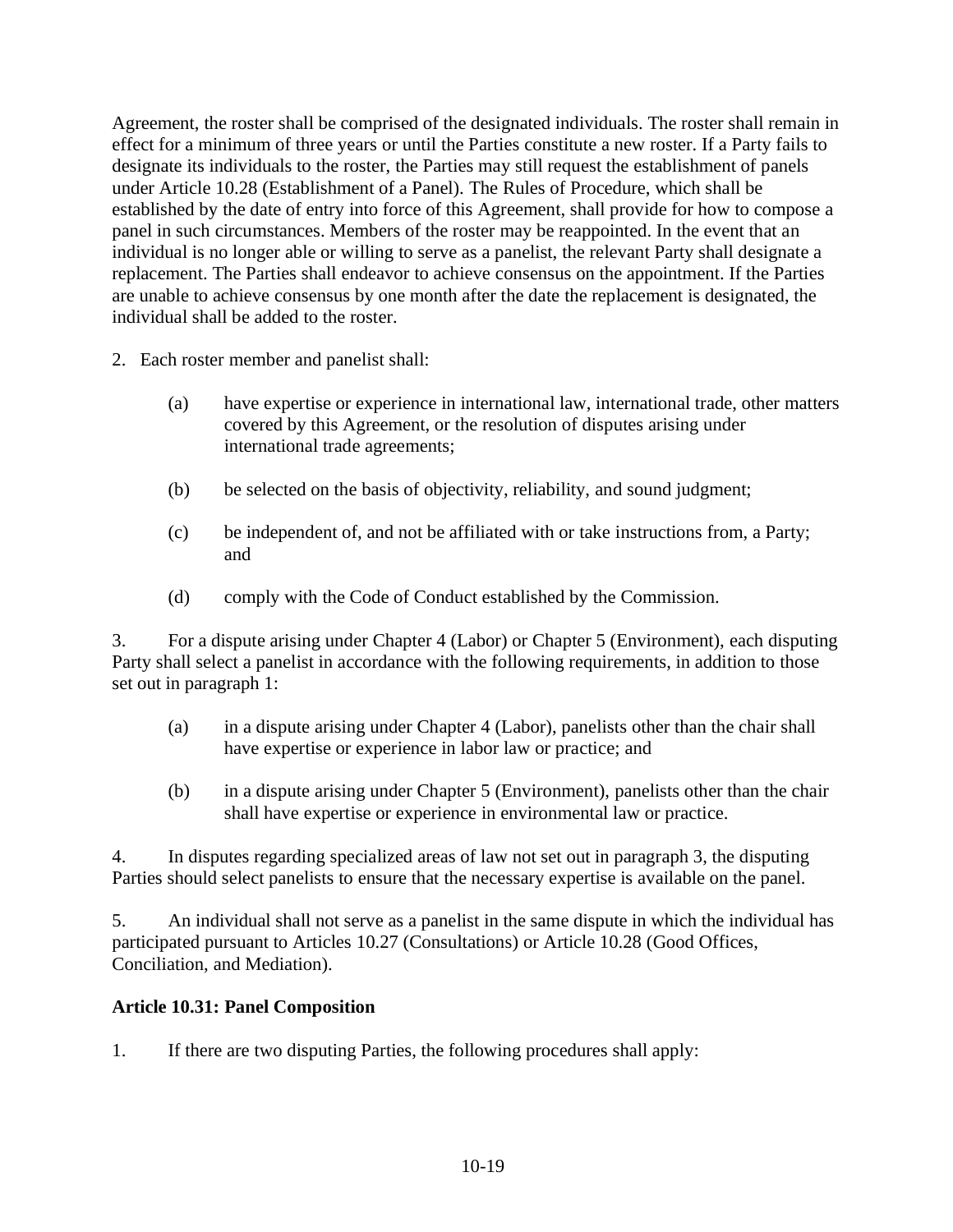- (a) The panel shall comprise five members, unless the disputing Parties agree to a panel comprised of three members.
- (b) The disputing Parties shall endeavor to decide on the chair of the panel within 15 days of the delivery of the request for the establishment of the panel. If the disputing Parties are unable to decide on the chair within this period, the disputing Party chosen by lot shall select within five days as chair an individual who is not a citizen of that Party.
- (c) If the responding Party refuses to participate in or fails to appear for the choosing by lot procedure, the complaining Party shall select an individual from the roster who is not a citizen of that Party. The complaining Party shall notify the responding Party of the selection no later than the next working day.
- (d) Within 15 days of selection of the chair, each disputing Party shall select two panelists who are citizens of the other disputing Party.
- (e) If a disputing Party fails to select its panelists within that period, those panelists shall be selected by lot from among the roster members who are citizens of the other disputing Party.
- (f) If the responding Party refuses to participate in or fails to appear for the choosing by lot procedure, the complaining Party shall select two individuals from the roster who are citizens of the complaining Party. The complaining Party shall notify the responding Party of the selections no later than the next working day.
- 2. If there are more than two disputing Parties, the following procedures apply:
	- (a) The panel shall comprise five members, unless the disputing Parties agree to a panel comprised of three members.
	- (b) The disputing Parties shall endeavor to decide on the chair of the panel within 15 days of the delivery of the request for the establishment of the panel and, if the disputing Parties are unable to decide on the chair within this period, the Party or Parties on the side of the dispute chosen by lot shall select within 10 days a chair who is not a citizen of that Party or those Parties.
	- (c) If the responding Party refuses to participate in or fails to appear for the choosing by lot procedure, the complaining Parties, or the complaining Party selected to represent them, shall select an individual from the roster who is not a citizen of either complaining Party. The complaining Parties shall notify the responding Party of the selection no later than the next working day.
	- (d) Within 15 days of selection of the chair, the responding Party shall select two panelists, one of whom is a citizen of a complaining Party, and the other of whom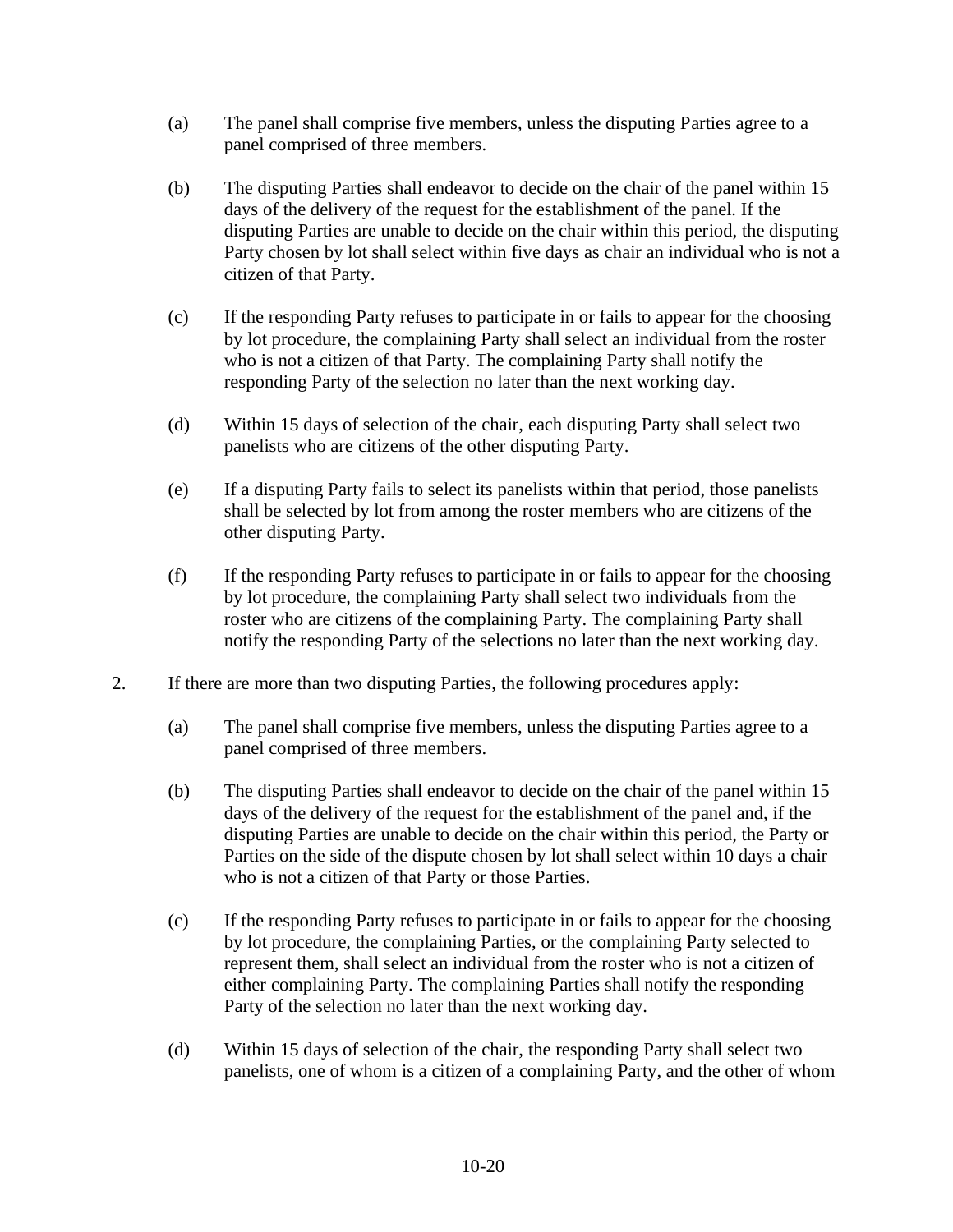is a citizen of another complaining Party and the complaining Parties shall select two panelists who are citizens of the responding Party.

- (e) If a disputing Party fails to select a panelist within that period, that panelist shall be selected by lot in accordance with the citizenship criteria of subparagraph (d).
- (f) If the responding Party refuses to participate in or fails to appear for the choosing by lot procedure, the complaining Parties, or the complaining Party selected to represent them, shall select an individual from the roster who is a citizen of one of the complaining Parties. The complaining Parties shall notify the responding Party of the selection no later than the next working day.

3. A panelist shall normally be selected from the roster. A disputing Party may exercise a peremptory challenge against an individual not on the roster who is proposed as a panelist by a disputing Party within 15 days after the individual has been proposed, unless no qualified and available individual on the roster possesses necessary specialized expertise, including as required by Article 10.29.3 (Roster and Qualifications of Panelists), in which case a disputing Party may not exercise a peremptory challenge but may raise concerns that the panelist does not meet the requirements of Article 10.29.2 (Roster and Qualifications of Panelists).

4. If a disputing Party believes that a panelist is in violation of the Code of Conduct, the disputing Parties shall consult and if they concur the panelist shall be removed and a new panelist shall be selected in accordance with this Article.

# **Article 10.32: Replacement of Panelists**

1. If a panelist resigns, is removed, or becomes unable to serve, the time frames applicable to that panel's proceeding shall be suspended until a replacement is appointed and shall be extended by the amount of time that the work was suspended.

2. If a panelist resigns, is removed, or becomes unable to serve on the panel, a replacement panelist shall be appointed within 15 days in accordance with the same method used to select the panelist in accordance with Article 10.31 (Panel Composition).

3. If a disputing Party believes that a panelist is in violation of the Code of Conduct, the disputing Parties shall consult. If they concur on removing the panelist, they shall be removed and a new panelist shall be selected in accordance with this Article.

# **Article 10.33: Rules of Procedure for Panels**

1. The Rules of Procedure, established under this Agreement in accordance with Article 9.2 (Functions of the Commission), shall ensure that:

(a) disputing Parties have the right to at least one hearing before the panel at which each may present views orally;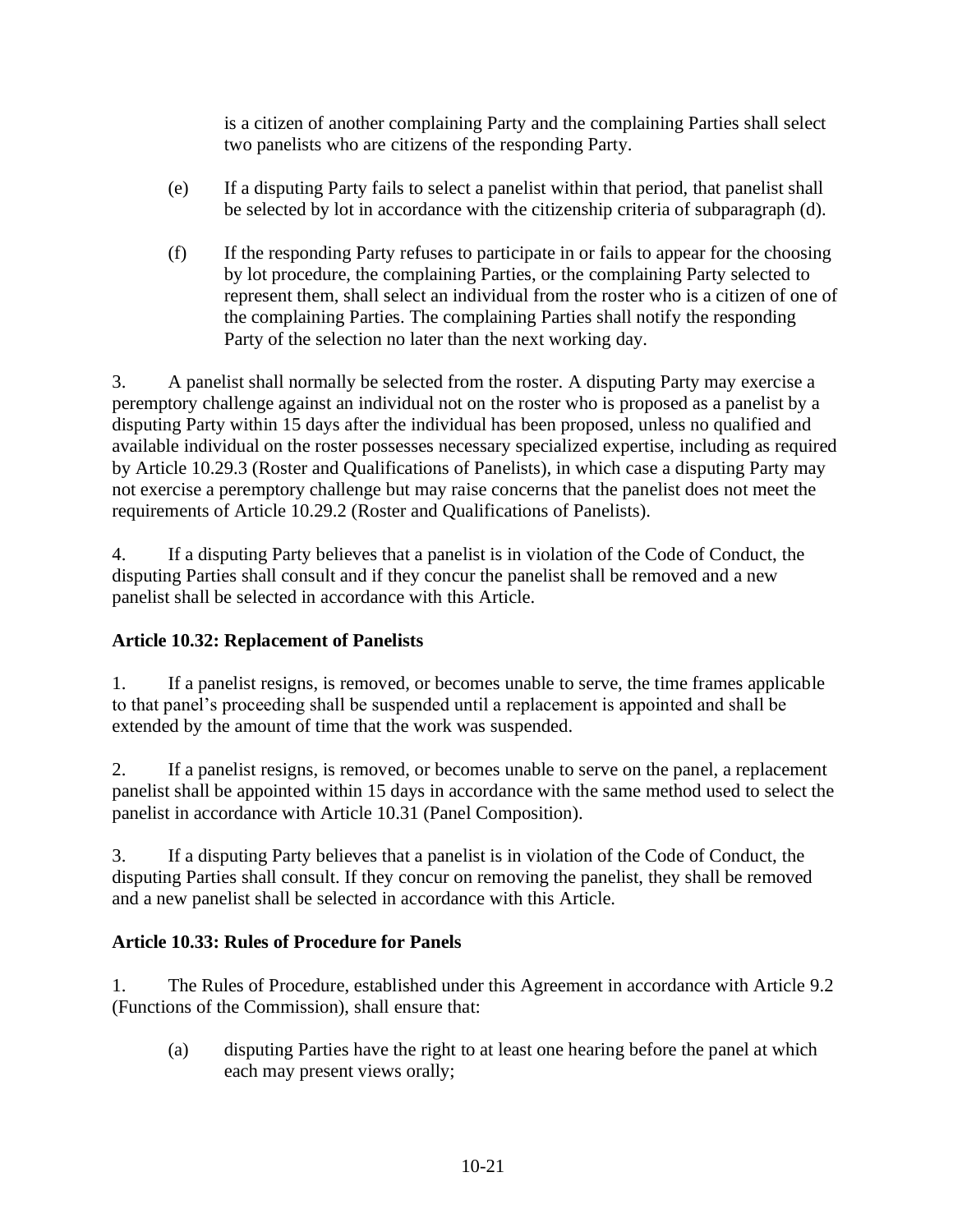- (b) subject to subparagraph (f), a hearing before the panel shall be open to the public, unless the disputing Parties decide otherwise and provide a written, public explanation of the reasons for closing the hearing;
- (c) each disputing Party has an opportunity to provide an initial and a rebuttal written submission;
- (d) subject to subparagraph (f), each disputing Party's written submissions, written version of an oral statement, and written response to a request or question from the panel, if any, are public as soon as possible after the documents are filed;
- (e) the panel shall consider requests from non-governmental entities located in the territory of a disputing Party to provide written views regarding the dispute that may assist the panel in evaluating the submissions and arguments of the disputing Parties;
- (f) confidential information is protected;
- (g) written submissions and oral arguments shall be made in one of the languages of the Parties, unless the disputing Parties decide otherwise; and
- (h) unless the disputing Parties decide otherwise, hearings shall be held in the capital of the responding Party.
- 2. The Rules of Procedure shall include rules of evidence, which shall ensure that:
	- (a) the disputing Parties have the right to submit testimony in person or via declaration, affidavit, report, teleconference, or videoconference, and the disputing Parties and the panel the right to test the veracity of such testimony;
	- (b) the disputing Parties have the right to submit anonymous testimony and redacted evidence, in appropriate circumstances;
	- (c) the panel may request, on its own initiative or at the request of a disputing Party, that a Party make available documents or other information relevant to the dispute, and may take a failure to comply with such request into account in its decision; and
	- (d) a panel shall accept the disputing Parties' stipulations in advance of the hearing.

#### **Article 10.34: Electronic Document Filing**

The disputing Parties shall file all documents relating to a dispute, including written submissions, written versions of oral statements, and written responses to panel questions, by electronic means through their respective Sections of the Secretariat.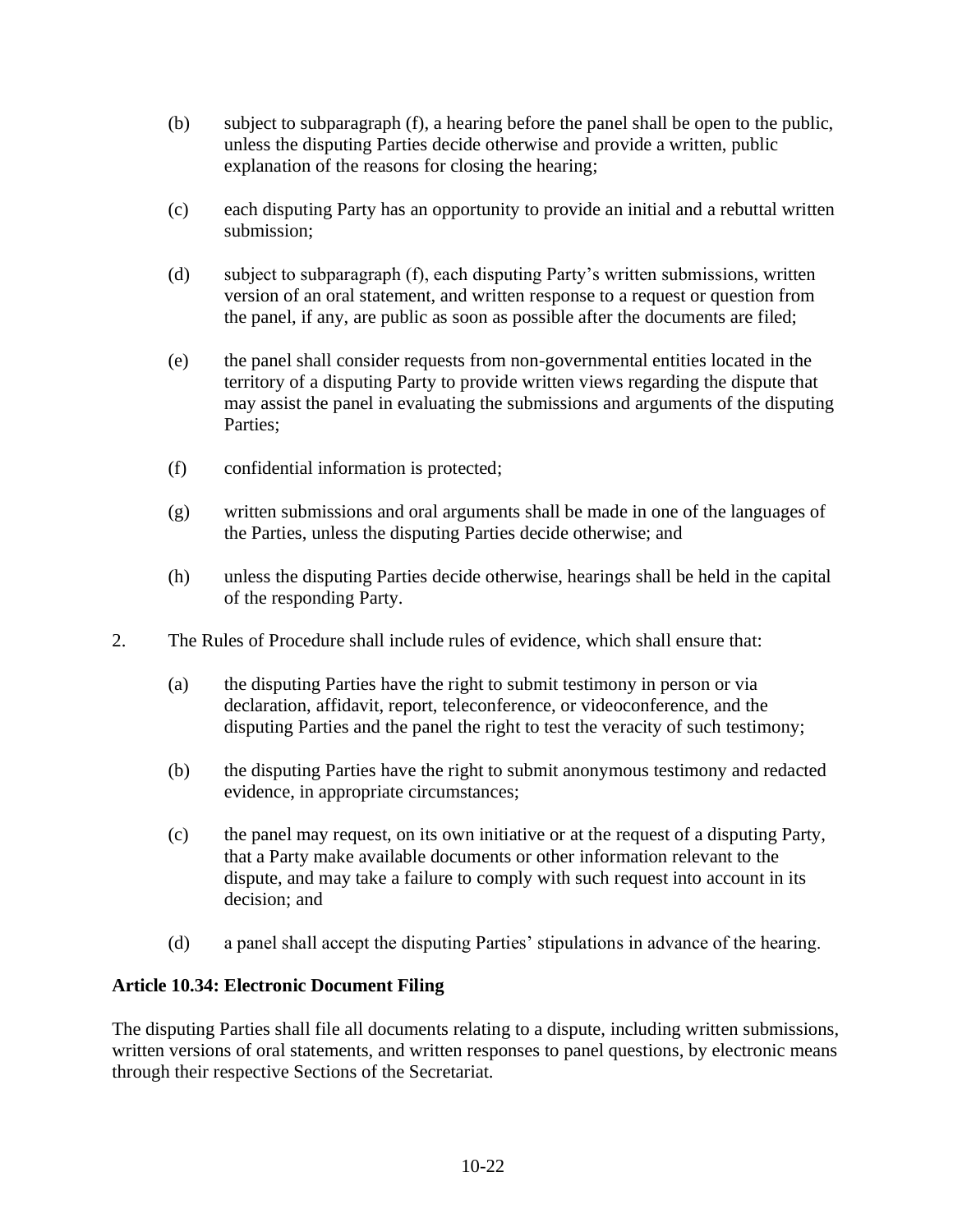#### **Article 10.35: Function of Panels**

1. A panel's function is to make an objective assessment of the matter before it and to present a report that contains:

- (a) findings of fact;
- (b) determinations as to whether:
	- (i) the measure at issue is inconsistent with obligations in this Agreement,
	- (ii) a Party has otherwise failed to carry out its obligations in this Agreement,
	- (iii) the measure at issue is causing nullification or impairment within the meaning of Article 10.24 (Scope), or
	- (iv) any other determination requested in the terms of reference;
- (c) recommendations, if the disputing Parties have jointly requested them, for the resolution of the dispute; and
- (d) the reasons for the findings and determinations.

2. The findings, determinations and recommendations of the panel shall not add to or diminish the rights and obligations of the Parties under this Agreement.

3. Unless the disputing Parties decide otherwise, the panel shall perform its functions and conduct its proceeding in a manner consistent with this Chapter and the Rules of Procedure.

4. The panel shall interpret this Agreement in accordance with customary rules of interpretation of public international law, as reflected in Articles 31 and 32 of the *Vienna Convention on the Law of Treaties*, done at Vienna on May 23, 1969.

5. A panel shall take its decision by consensus, except that, if a panel is unable to reach consensus, it may take its decision by majority vote.

6. The panel shall base its report on the relevant provisions of this Agreement, the submissions and arguments of the disputing Parties, and on any information or advice put before it under Article 10.36 (Role of Experts).

7. The panel shall draft its reports without the presence of any Party.

8. Panelists may present separate views on matters not unanimously agreed.

# **Article 10.36: Role of Experts**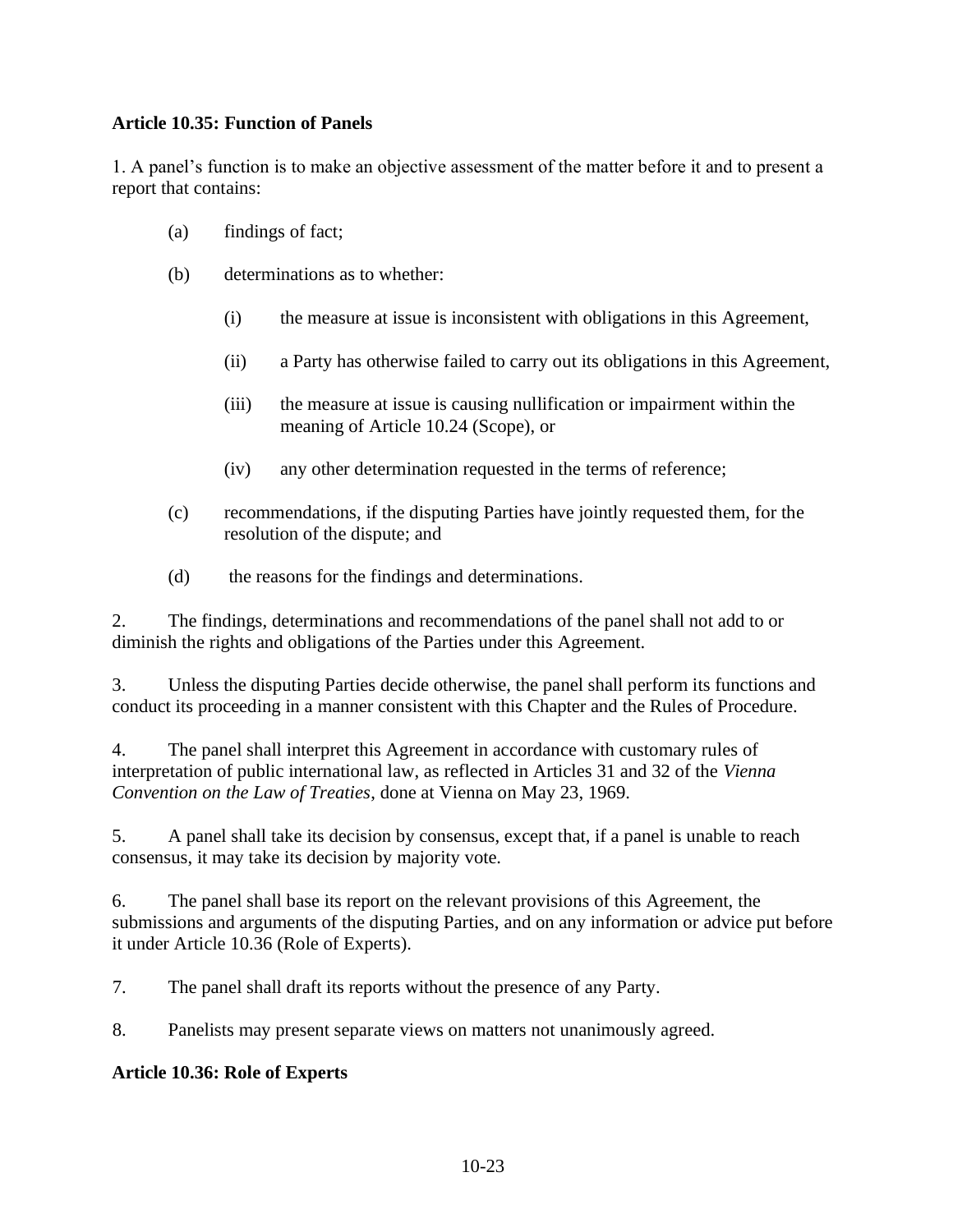At the request of a disputing Party, or on its own initiative, a panel may seek information or technical advice from a person or body that it deems appropriate, provided that the disputing Parties agree and subject to any terms and conditions decided on by the disputing Parties. The disputing Parties shall have an opportunity to comment on information or advice obtained under this Article.

# **Article 10.37: Suspension or Termination of Proceedings**

1. The panel may suspend its work at any time at the request of the complaining Party, for a period not to exceed 12 consecutive months. The panel shall suspend its work at any time if the disputing Parties request it to do so. In the event of a suspension, the time frames set out in this Chapter and in the Rules of Procedure shall be extended by the amount of time that the work was suspended. If the work of the panel is suspended for more than 12 consecutive months, the panel proceedings shall lapse unless the disputing Parties decide otherwise.

2. The panel shall terminate its proceedings if the disputing Parties request it to do so.

# **Article 10.38: Panel Report**

1. The panel shall present an initial report to the disputing Parties no later than 150 days after the date of the appointment of the last panelist. In cases of urgency related to perishable goods, the panel shall endeavor to present an initial report to the disputing Parties no later than 120 days after the date of the appointment of the last panelist.

2. In exceptional cases, if the panel considers that it cannot release its initial report within the time period specified in paragraph 1, it shall inform the disputing Parties in writing of the reasons for the delay together with an estimate of when it will issue its report. A delay shall not exceed an additional period of 30 days unless the disputing Parties decide otherwise.

3. A disputing Party may submit written comments to the panel on its initial report no later than 15 days after the presentation of the initial report or within another period as the disputing Parties may decide.

4. After considering those comments, the panel, on its own initiative or on the request of a disputing Party, may:

- (a) request the views of a Party;
- (b) reconsider its report; or
- (c) make a further examination that it considers appropriate.

5. The panel shall present a final report including any separate opinions on matters not unanimously agreed to the disputing Parties no later than 30 days after presentation of the initial report, unless the disputing Parties decide otherwise.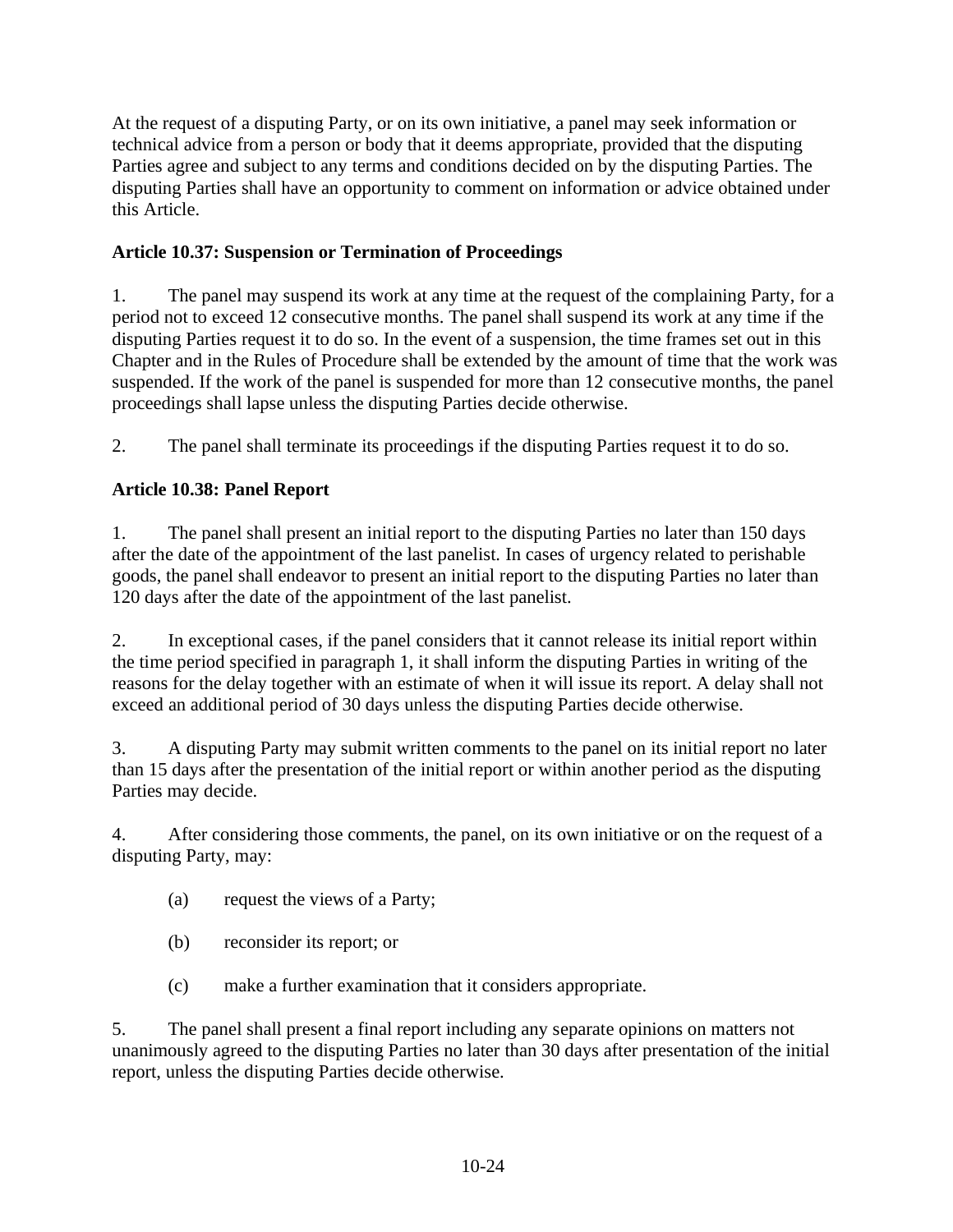6. After taking any steps to protect confidential information, and no later than 15 days after the presentation of the final report, the disputing Parties shall make the final report available to the public.

# **Article 10.39: Implementation of Final Report**

- 1. Within 45 days from receipt of a final report that contains findings that:
	- (a) the measure at issue is inconsistent with a Party's obligations in this Agreement;
	- (b) a Party has otherwise failed to carry out its obligations in this Agreement; or
	- (c) the measure at issue is causing nullification or impairment within the meaning of Article 10.24 (Scope),

the disputing Parties shall endeavor to agree on the resolution of the dispute.

2. Resolution of the dispute can comprise elimination of the non-conformity or the nullification or impairment, if possible, the provision of mutually acceptable compensation, or another remedy the disputing Parties may agree.

#### **Article 10.40: Non-Implementation – Suspension of Benefits**

1. If the disputing Parties are unable to agree on a resolution to the dispute under Article 10.39 (Implementation of Final Panel Report) within 45 days from receipt of the final report, the complaining Party may suspend the application to the responding Party of benefits of equivalent effect to the non-conformity until the disputing Parties agree on a resolution to the dispute.

2. In considering what benefits to suspend pursuant to paragraph 1, a complaining Party shall seek to suspend benefits in the same sector as that affected by the measure or other matter that was the subject of the dispute.

3. If the responding Party considers that:

- (a) the level of benefits proposed to be suspended is manifestly excessive; or
- (b) it has eliminated the non-conformity that the panel has determined to exist,

the responding Party may request that the panel be reconvened to consider the matter. The responding Party shall deliver its request in writing to the complaining Party. The panel shall reconvene as soon as possible after the date of delivery of the request and shall present its determination to the disputing Parties no later than 90 days after it reconvenes to review a request under subparagraph (a) or (b), or 120 days after it reconvenes for a request under both subparagraphs (a) and (b). If the panel considers that the level of benefits the complaining Party proposes to suspend is manifestly excessive, it shall provide its views as to the level of benefits it considers to be of equivalent effect.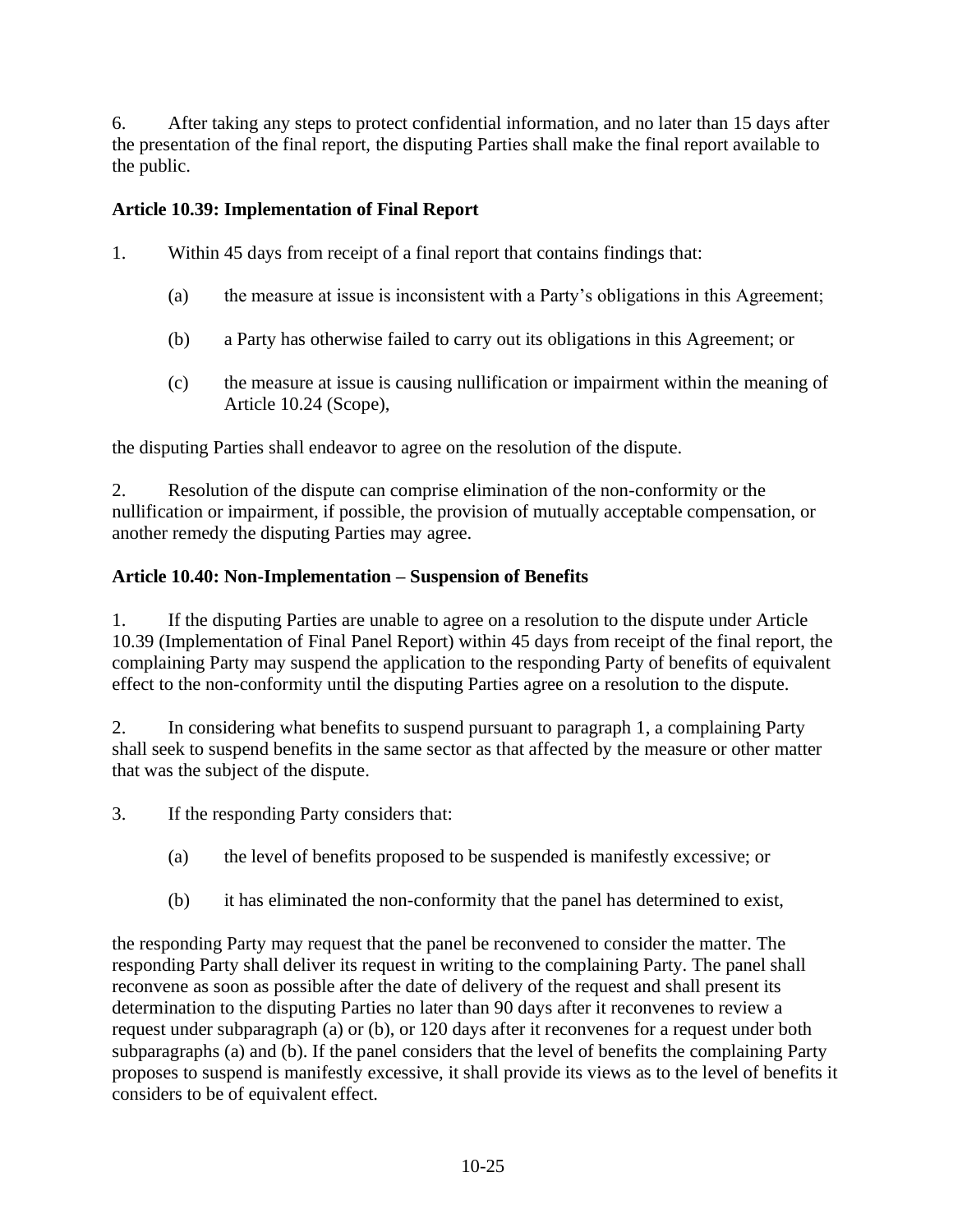4. If the panel's views are that the responding Party has not eliminated the non-conformity, the complaining Party may suspend benefits up to the level the panel has determined under paragraph 3.

# **Article 10.41: Exceptions**

1. Article XX of the GATT 1994 and its interpretative notes are incorporated into and made part of this Agreement, *mutatis mutandis*.

2. The Parties understand that the measures referred to in Article XX(b) of the GATT 1994 and GATS Article XIV(b) include environmental measures necessary to protect human, animal, or plant life or health, and that Article  $XX(g)$  of the GATT 1994 applies to measures relating to the conservation of living and non-living exhaustible natural resources.

3. Nothing in this Agreement shall be construed to prevent a Party from taking action, including maintaining or increasing a customs duty, that is authorized by the Dispute Settlement Body of the WTO or is taken as a result of a decision by a dispute settlement panel under a free trade agreement to which the Party taking action and the Party against which the action is taken are party.

# **Article 10.42: Essential Security**

Nothing in this Agreement shall be construed to:

- (a) require a Party to furnish or allow access to information the disclosure of which it determines to be contrary to its essential security interests; or
- (b) preclude a Party from applying measures that it considers necessary for the fulfilment of its obligations with respect to the maintenance or restoration of international peace or security, or the protection of its own essential security interests.

# **Section H: Domestic Proceedings and Private Commercial Dispute Settlement**

# **Article 10.43: Referrals of Matters from Judicial or Administrative Proceedings**

1. If an issue of interpretation or application of this Agreement arises in a domestic judicial or administrative proceeding of a Party that a Party considers would merit its intervention, or if a court or administrative body solicits the views of a Party, that Party shall notify the other Parties and its Section of the Secretariat. The Commission shall endeavor to agree on an appropriate response as expeditiously as possible.

2. The Party in whose territory the court or administrative body is located shall submit an agreed interpretation of the Commission to the court or administrative body in accordance with the rules of that forum.